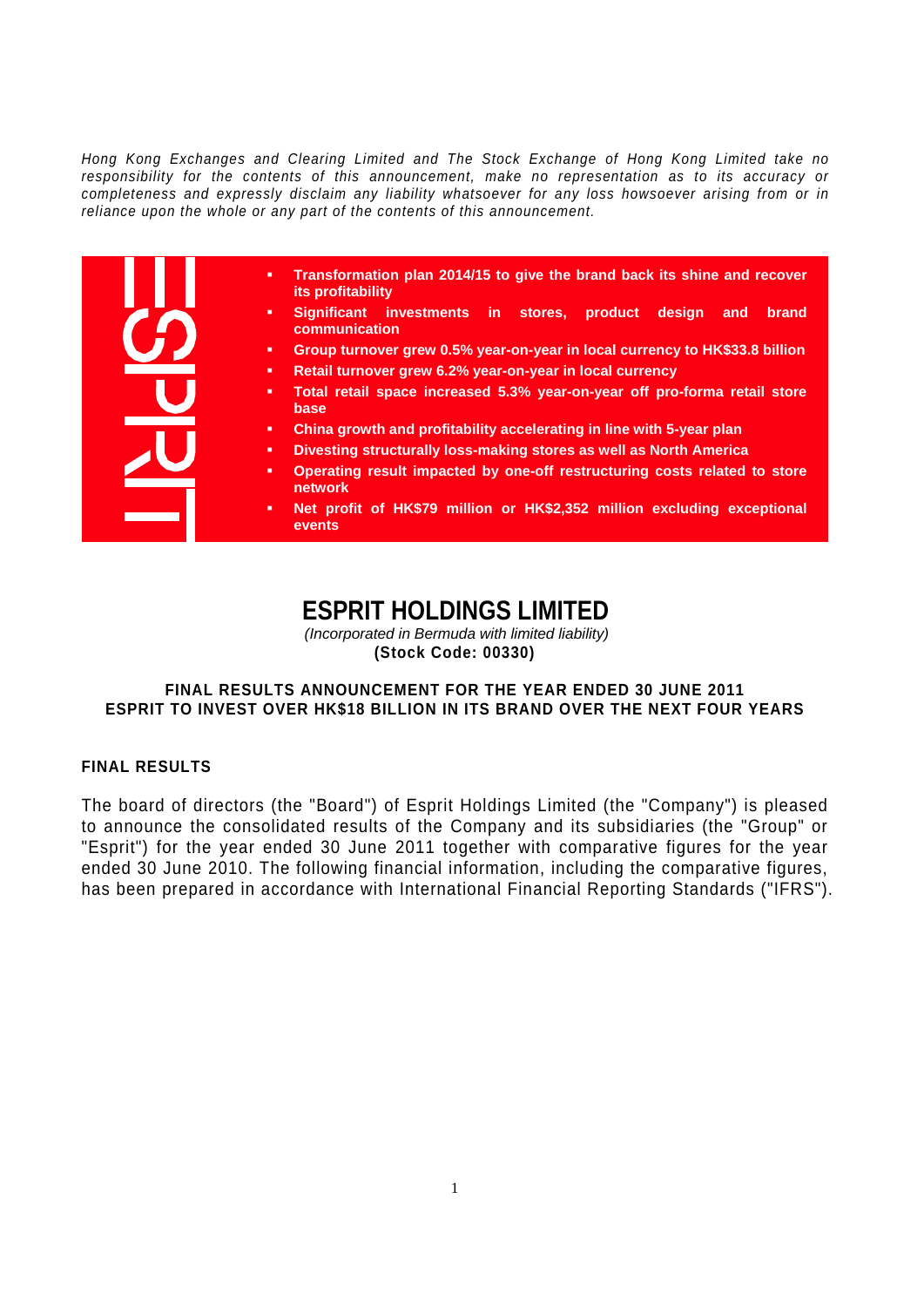# **CONSOLIDATED INCOME STATEMENT**

|                                                                                                                                                                                                                                   |                | 2011                                                                                       | For the year ended 30 June<br>2010                                                        |  |
|-----------------------------------------------------------------------------------------------------------------------------------------------------------------------------------------------------------------------------------|----------------|--------------------------------------------------------------------------------------------|-------------------------------------------------------------------------------------------|--|
|                                                                                                                                                                                                                                   | <b>Notes</b>   | <b>HK\$ million</b>                                                                        | HK\$ million                                                                              |  |
| <b>Turnover</b><br>Cost of goods sold                                                                                                                                                                                             | $\overline{2}$ | 33,767<br>(15, 569)                                                                        | 33,734<br>(15, 298)                                                                       |  |
| <b>Gross profit</b><br><b>Staff costs</b><br>Occupancy costs<br>Logistics expenses<br>Advertising expenses<br>Depreciation<br>Impairment of property, plant and equipment<br>Provision for store closure<br>Other operating costs |                | 18,198<br>(4,933)<br>(4, 407)<br>(1,466)<br>(984)<br>(830)<br>(780)<br>(1,656)<br>(2, 450) | 18,436<br>(4, 539)<br>(3,936)<br>(1, 315)<br>(720)<br>(884)<br>(655)<br>(441)<br>(2, 160) |  |
| <b>Operating profit</b><br>Interest income                                                                                                                                                                                        | 3              | 692<br>45                                                                                  | 3,786<br>33                                                                               |  |
| Finance costs<br>Share of results of associates<br>Gain on measuring equity interest in the associated<br>companies held before the business combination                                                                          | 4              | (27)                                                                                       | (12)<br>81<br>1,586                                                                       |  |
| <b>Profit before taxation</b><br><b>Taxation</b>                                                                                                                                                                                  | 5              | 710<br>(631)                                                                               | 5,474<br>(1, 248)                                                                         |  |
| Profit attributable to shareholders of the<br>Company                                                                                                                                                                             |                | 79                                                                                         | 4,226                                                                                     |  |
| <b>Earnings per share</b>                                                                                                                                                                                                         | $\overline{7}$ |                                                                                            |                                                                                           |  |
| - Basic                                                                                                                                                                                                                           |                | <b>HK\$0.06</b>                                                                            | HK\$3.35                                                                                  |  |
| - Diluted                                                                                                                                                                                                                         |                | HK\$0.06                                                                                   | HK\$3.34                                                                                  |  |
|                                                                                                                                                                                                                                   |                |                                                                                            |                                                                                           |  |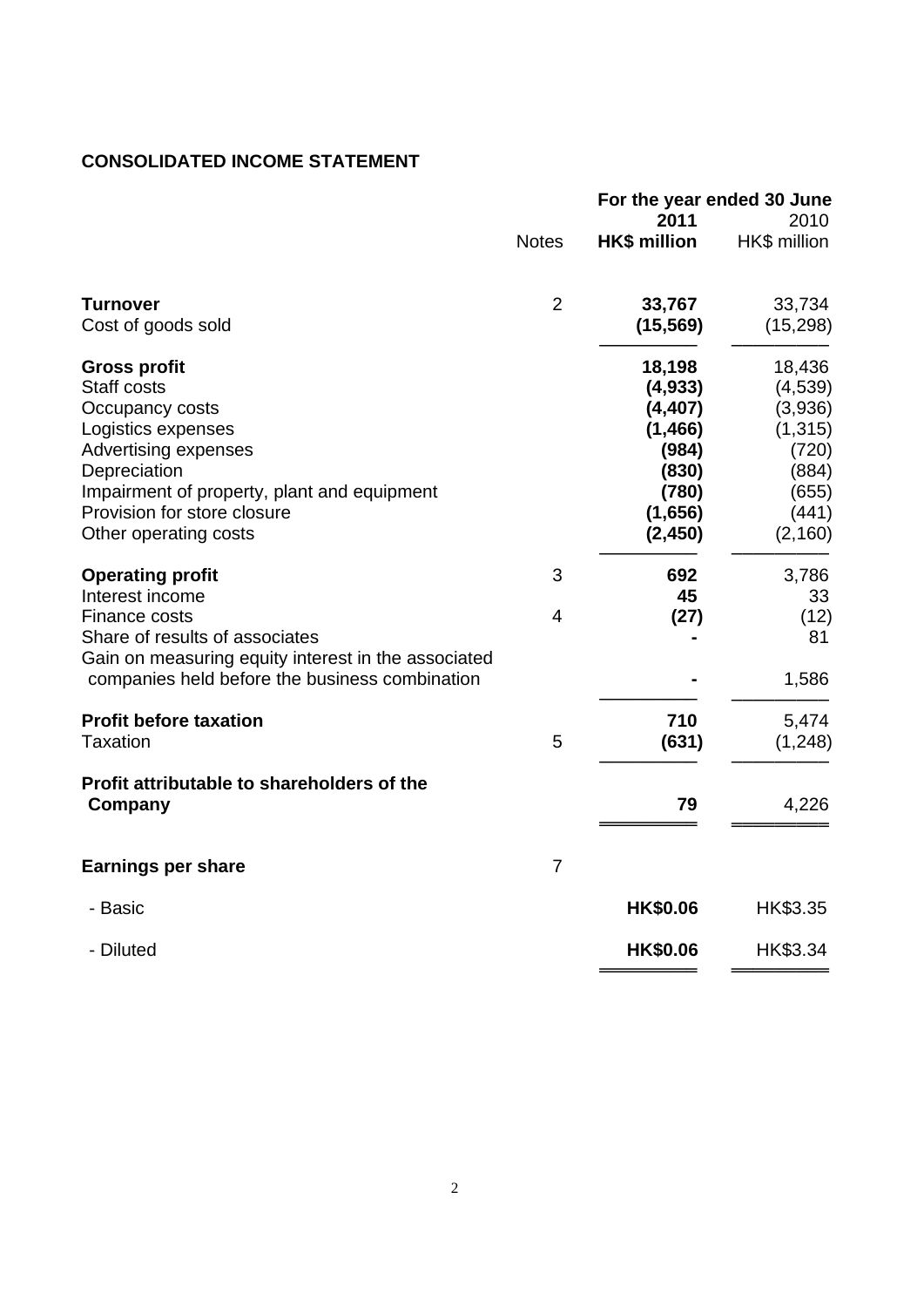# **CONSOLIDATED STATEMENT OF COMPREHENSIVE INCOME**

|                                                                                        | For the year ended 30 June  |                      |
|----------------------------------------------------------------------------------------|-----------------------------|----------------------|
|                                                                                        | 2011<br><b>HK\$ million</b> | 2010<br>HK\$ million |
| Profit attributable to shareholders of the<br>Company                                  | 79                          | 4,226                |
| Other comprehensive income<br>Fair value (loss) / gain on cash flow hedge              | (139)                       | 4                    |
| Exchange translation                                                                   | 2,103                       | (1, 424)             |
| Total comprehensive income for the year<br>attributable to shareholders of the Company | 2,043                       | 2,806                |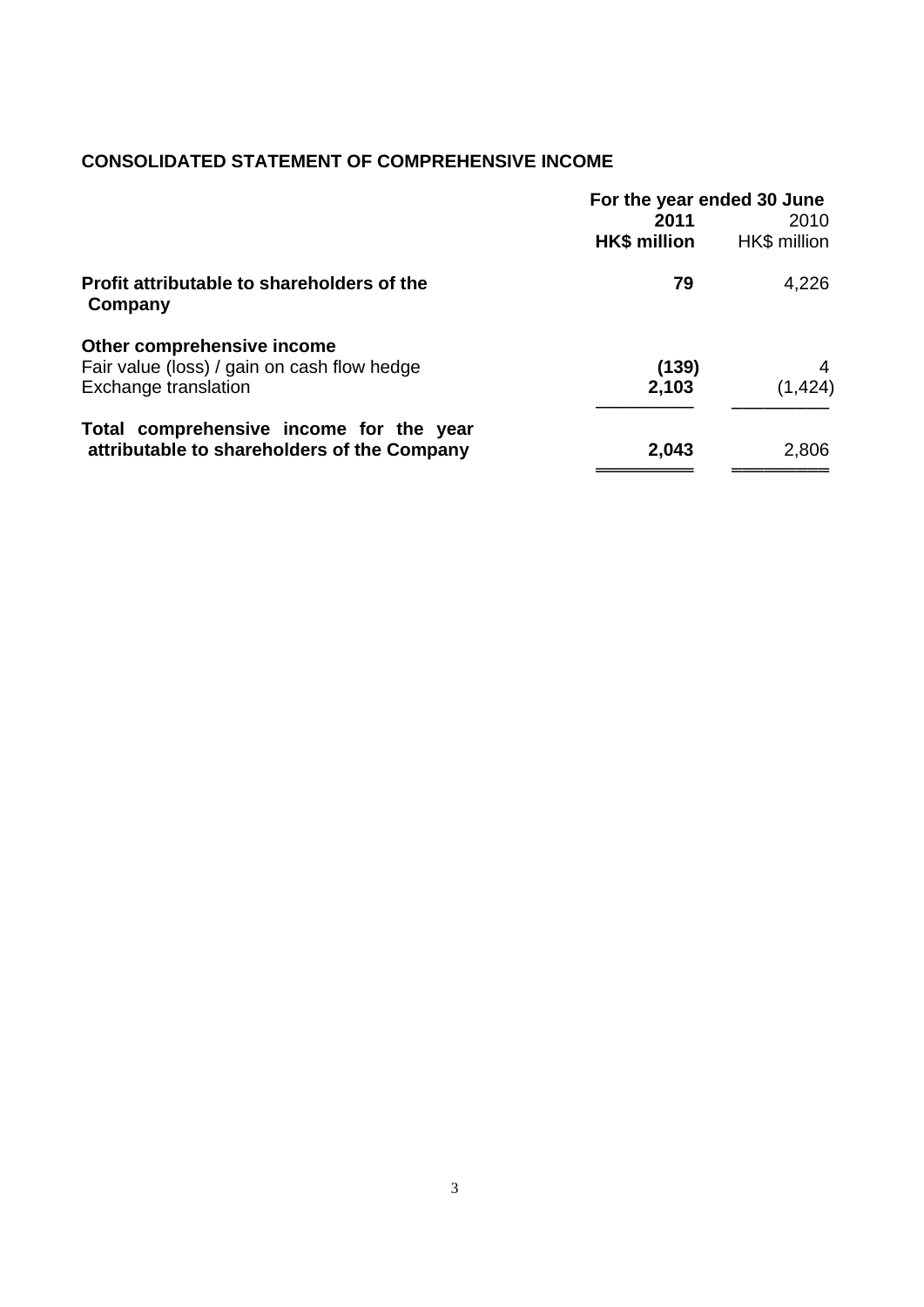# **CONSOLIDATED BALANCE SHEET**

|                                                | As at 30 June |                     |                |
|------------------------------------------------|---------------|---------------------|----------------|
|                                                |               | 2011                | 2010           |
|                                                | <b>Notes</b>  | <b>HK\$ million</b> | HK\$ million   |
| <b>Non-current assets</b><br>Intangible assets |               |                     |                |
| Property, plant and equipment                  |               | 7,672<br>4,415      | 7,345<br>3,976 |
| Investment properties                          |               | 13                  | 12             |
| Other investments                              |               | 8                   | $\overline{7}$ |
| Deposits and prepayments                       |               | 502                 | 440            |
| Deferred tax assets                            |               | 808                 | 532            |
|                                                |               | 13,418              | 12,312         |
| <b>Current assets</b>                          |               |                     |                |
| Inventories                                    |               | 4,218               | 2,455          |
| Debtors, deposits and prepayments              | 8             | 3,586               | 3,043          |
| Tax receivable                                 |               | 1,018               |                |
| Cash and cash equivalents                      |               | 4,794               | 6,748          |
|                                                |               | 13,616              |                |
|                                                |               |                     | 12,246         |
| <b>Current liabilities</b>                     |               |                     |                |
| Creditors and accrued charges                  | 9             | 4,723               | 3,712          |
| Provision for store closure                    |               | 1,992               | 434            |
| <b>Taxation</b>                                |               | 1,156               | 918            |
| Bank loans - current portion                   |               | 520                 | 520            |
|                                                |               | 8,391               | 5,584          |
|                                                |               |                     |                |
| <b>Net current assets</b>                      |               | 5,225               | 6,662          |
| <b>Total assets less current liabilities</b>   |               | 18,643              | 18,974         |
|                                                |               |                     |                |
| <b>Equity</b>                                  |               |                     |                |
| Share capital                                  |               | 129                 | 129            |
| <b>Reserves</b>                                |               | 16,104              | 15,943         |
| <b>Total equity</b>                            |               | 16,233              | 16,072         |
| <b>Non-current liabilities</b>                 |               |                     |                |
| <b>Bank loans</b>                              |               | 1,560               | 2,080          |
| Deferred tax liabilities                       |               | 850                 | 822            |
|                                                |               | 2,410               | 2,902          |
|                                                |               | 18,643              | 18,974         |
|                                                |               |                     |                |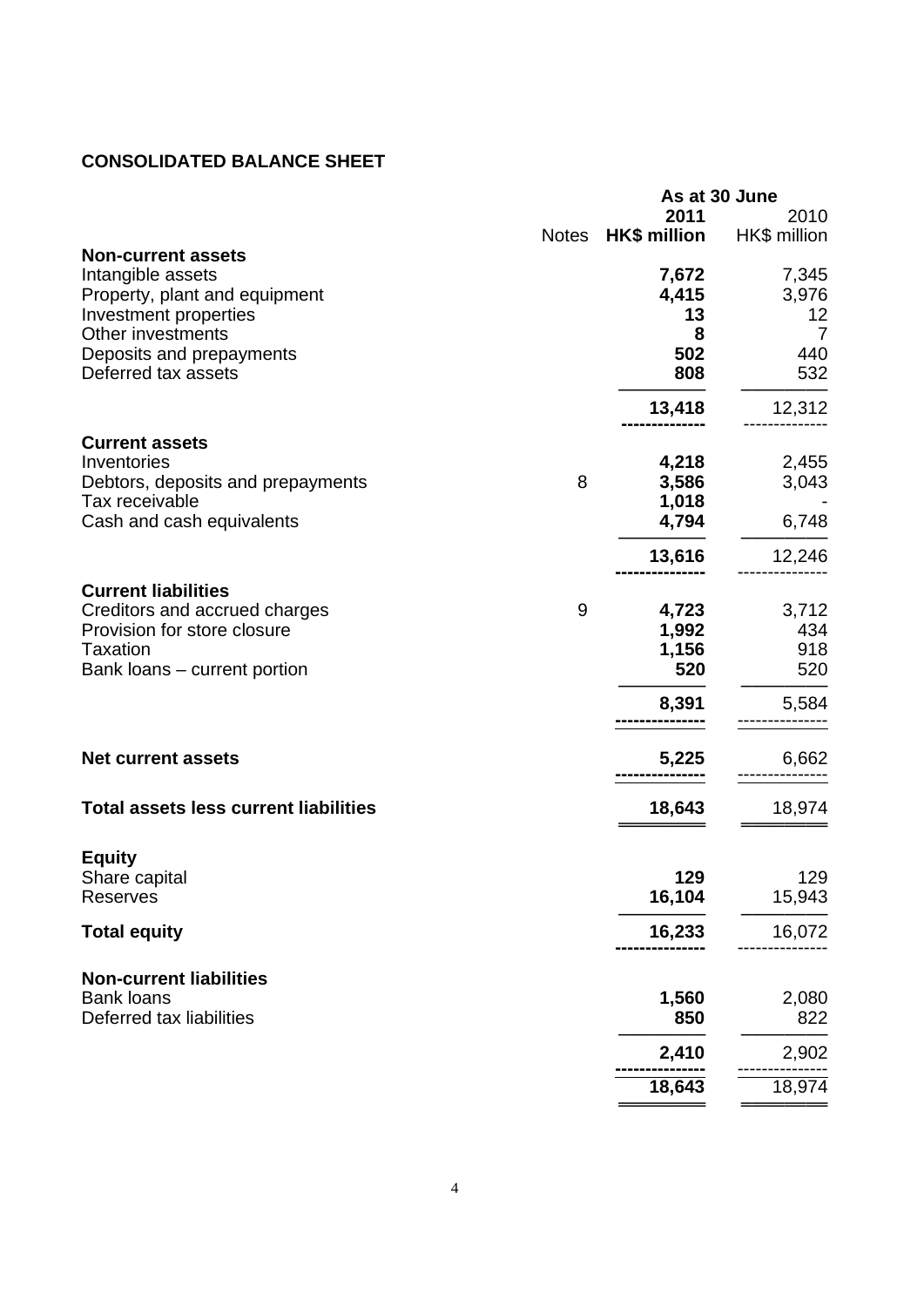# **NOTES TO THE CONSOLIDATED FINANCIAL STATEMENTS**

### **1 Basis of preparation**

These consolidated financial statements of the Group have been prepared in accordance with IFRS.

In the current year, the Group has adopted the following International Accounting Standards ("IAS"), IFRS and International Financial Reporting Interpretations Committee ("IFRIC") interpretations which do not have any significant impact on the Group's consolidated financial statements.

| IAS 1 (Amendment)         | <b>Presentation of Financial Statements</b>                        |
|---------------------------|--------------------------------------------------------------------|
| IAS 7 (Amendment)         | <b>Classification of Expenditures on Unrecognised Assets</b>       |
| IAS 32 (Amendment)        | Financial Instruments - Classification of Rights Issues            |
| IAS 36 (Amendment)        | <b>Impairment of Assets</b>                                        |
| IAS 39 (Amendment)        | Eligible Hedge Items                                               |
| <b>IFRS 1 (Amendment)</b> | First-time Adoption of IFRS – Oil and Gas Assets and Determining   |
|                           | Whether an Arrangement Contains a Lease                            |
| <b>IFRS 1 (Amendment)</b> | Limited Exemption from Comparative IFRS 7 Disclosure for           |
|                           | <b>First-time Adopters</b>                                         |
| <b>IFRS 2 (Amendment)</b> | Group Cash-settled Share-based Payment Transactions                |
| <b>IFRS 5 (Amendment)</b> | Non-current Assets Held for Sale and Discontinued Operations       |
| <b>IFRIC 19</b>           | <b>Extinguishing Financial Liabilities with Equity Instruments</b> |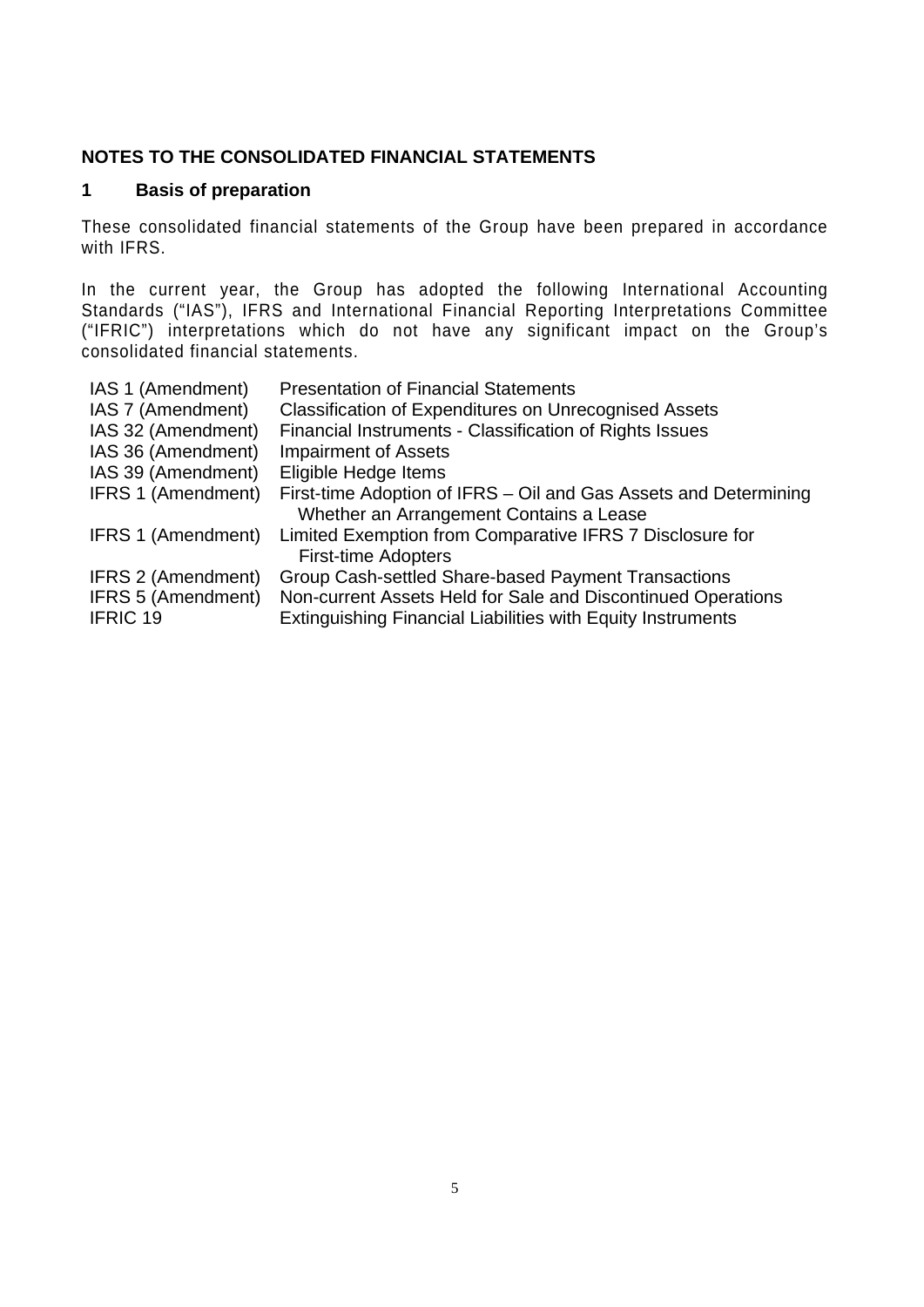The Group did not early adopt the following IAS, IFRS and IFRIC interpretations that have been issued up to the date of approval of these consolidated financial statements.

|                                  |                                                                                                                                 | <b>Effective for</b><br>accounting periods<br>beginning on or<br>after |
|----------------------------------|---------------------------------------------------------------------------------------------------------------------------------|------------------------------------------------------------------------|
| IAS 1 (Amendment)                | Presentation of Financial Statements -<br>Amendments to Revise the Way Other                                                    | 1 July 2012                                                            |
|                                  | Comprehensive Income is Presented                                                                                               |                                                                        |
| IAS 12 (Amendment)               | Deferred Tax: Recovery of Underlying Assets                                                                                     | 1 January 2012                                                         |
| IAS 19 (Amendment)               | Employee Benefits - Amended Standard resulting<br>from the Post-Employment Benefits and<br><b>Termination Benefits Projects</b> | 1 January 2013                                                         |
| IAS 24 (Revised)                 | <b>Related Party Disclosures</b>                                                                                                | 1 January 2011                                                         |
| <b>IAS 27</b>                    | <b>Consolidated and Separate Financial</b><br>Statements - Reissued as IAS 27 Separate<br><b>Financial Statements</b>           | 1 January 2013                                                         |
| <b>IAS 28</b>                    | Investments in Associates - Reissued as IAS 28<br><b>Investments in Associates and Joint Ventures</b>                           | 1 January 2013                                                         |
| <b>IFRS 1 (Amendment)</b>        | Severe Hyperinflation and Removal of Fixed<br>Dates for First-time Adopters                                                     | 1 July 2011                                                            |
| <b>IFRS 7 (Amendment)</b>        | Disclosures - Transfers of Financial Assets                                                                                     | 1 July 2011                                                            |
| IFRS <sub>9</sub>                | <b>Financial Instruments</b>                                                                                                    | 1 January 2013                                                         |
| <b>IFRS 9 (Amendment)</b>        | Additions to IFRS 9 for Financial Liabilities<br>Accounting                                                                     | 1 January 2013                                                         |
| IFRS 10                          | <b>Consolidated Financial Statements</b>                                                                                        | 1 January 2013                                                         |
| IFRS 11                          | Joint Arrangements                                                                                                              | 1 January 2013                                                         |
| IFRS 12                          | Disclosure of Interests in Other Entities                                                                                       | 1 January 2013                                                         |
| IFRS <sub>13</sub>               | <b>Fair Value Measurement</b>                                                                                                   | 1 January 2013                                                         |
| <b>IFRIC 14</b><br>(Amendment)   | Prepayment of a Minimum Funding Requirement                                                                                     | 1 January 2011                                                         |
| Various IASs and<br><b>IFRSs</b> | Improvements to IFRSs 2010                                                                                                      | 1 January 2011                                                         |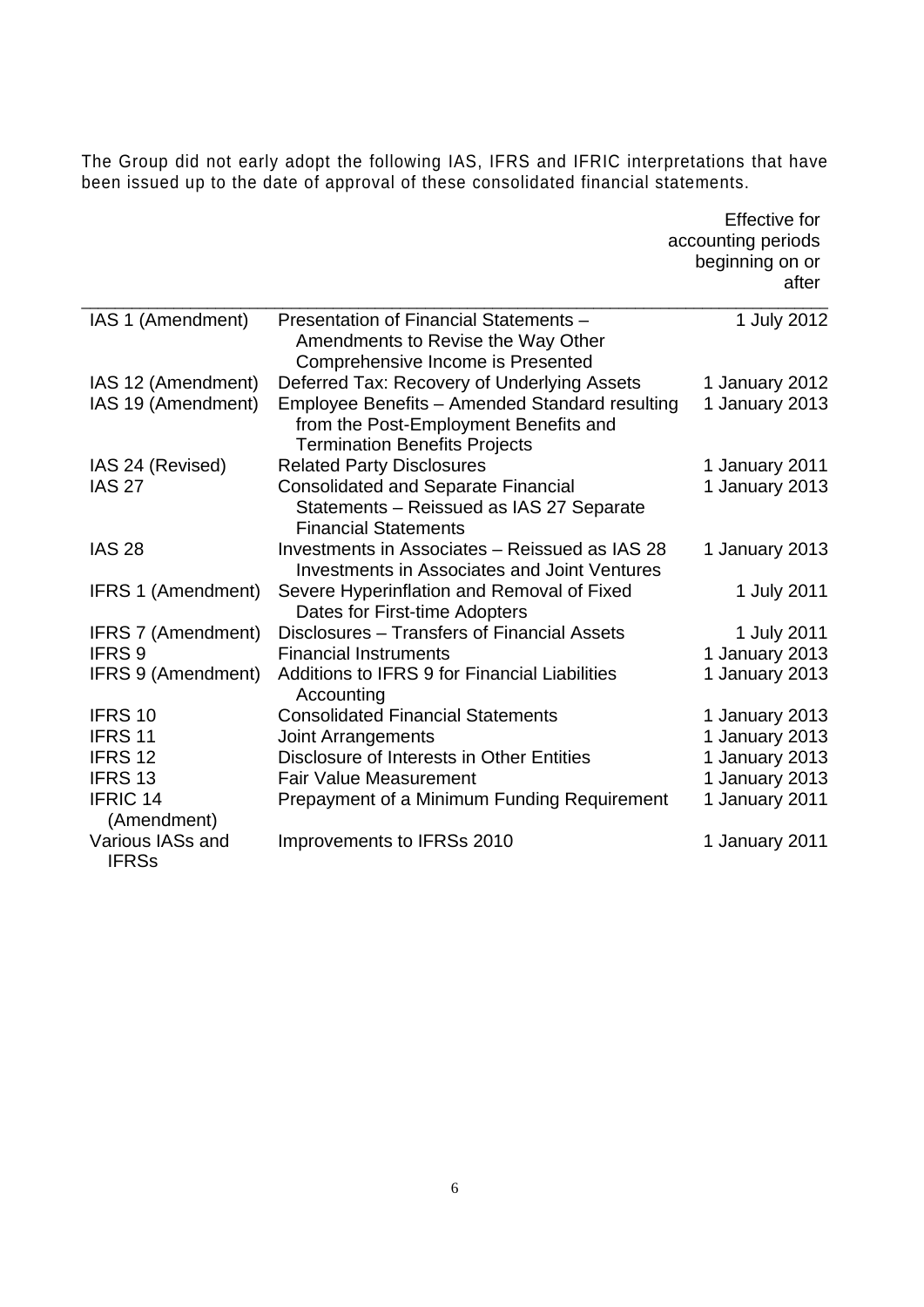### **2 Turnover and segment information**

The Group is principally engaged in wholesale and retail distribution and licensing of quality fashion and lifestyle products designed under its own internationally-known Esprit brand name.

|                            | 2011<br><b>HK\$ million</b> | 2010<br>HK\$ million |
|----------------------------|-----------------------------|----------------------|
| Revenue                    |                             |                      |
| Wholesale                  | 14,475                      | 15,631               |
| Retail                     | 19,059                      | 17,877               |
| Licensing and other income | 233                         | 226                  |
|                            | 33,767                      | 33,734               |
|                            |                             |                      |

The chief operating decision-makers have been identified as the executive directors ("Executive Directors") of the Group.

Management has determined the operating segments based on the reports reviewed by the Executive Directors that are used to assess performance and allocate resources.

The Executive Directors consider the business from an operations nature perspective, including wholesale and retail distribution and licensing of quality fashion and life-style products designed under its own internationally-known Esprit brand name.

Inter-segment transactions are entered into under the normal commercial terms and conditions that would also be available to unrelated third parties.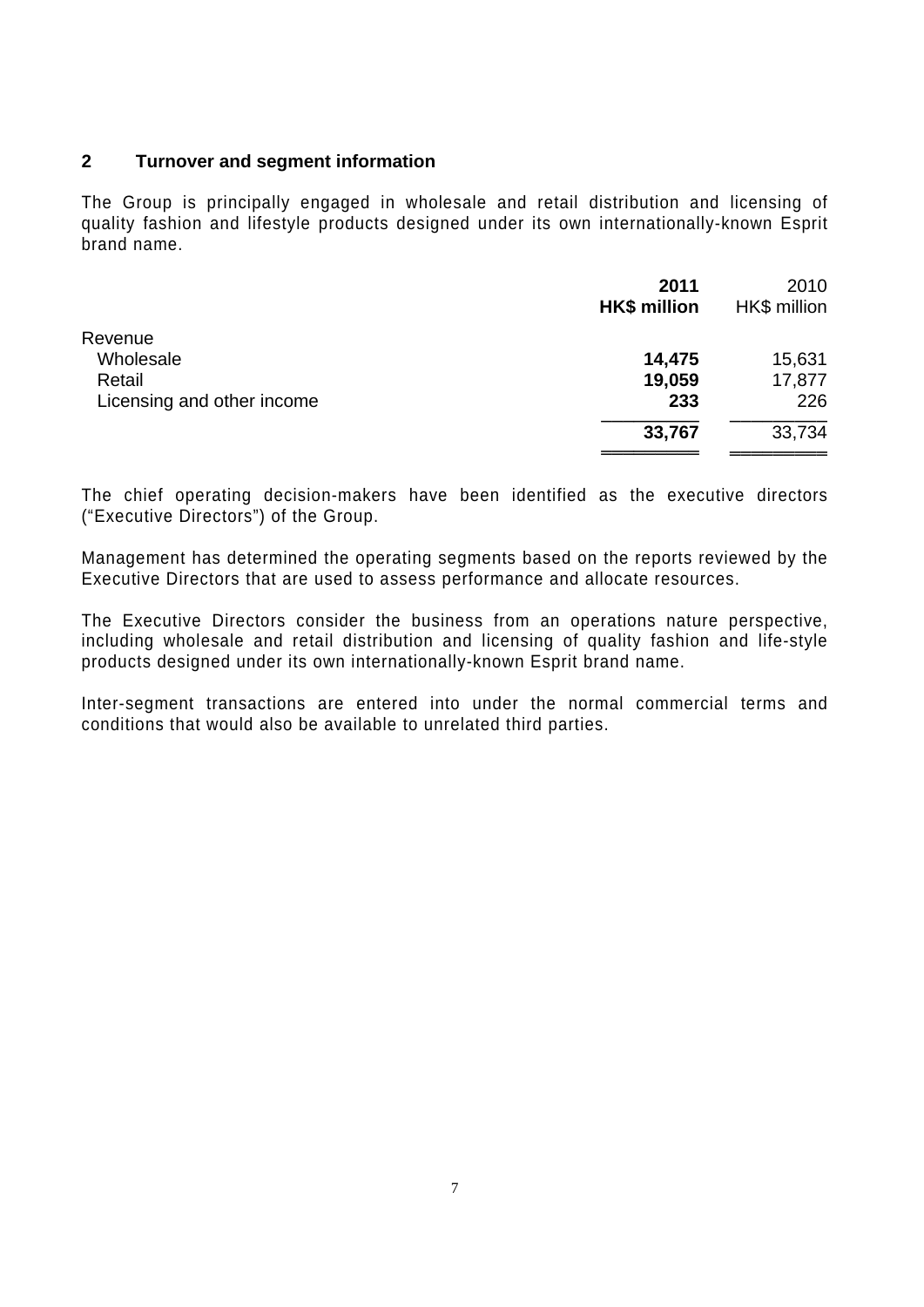|                                   |                     |                     |                     | Corporate services, |              |
|-----------------------------------|---------------------|---------------------|---------------------|---------------------|--------------|
|                                   | Wholesale           | Retail              | Licensing           | sourcing and others | Group        |
|                                   | <b>HK\$ million</b> | <b>HK\$ million</b> | <b>HK\$ million</b> | HK\$ million        | HK\$ million |
| Total revenue                     | 14,475              | 19,059              | 185                 | 28,151              | 61,870       |
| Inter-segment revenue             |                     |                     |                     | (28, 103)           | (28, 103)    |
| Revenue from external customers   | 14,475              | 19,059              | 185                 | 48                  | 33,767       |
| Segment results                   | 3,319               | (1,037)             | 145                 | (1,735)             | 692          |
| Interest income                   |                     |                     |                     |                     | 45           |
| Finance costs                     |                     |                     |                     |                     | (27)         |
| Profit before taxation            |                     |                     |                     |                     | 710          |
| Capital expenditure               | 47                  | 593                 |                     | 796                 | 1,436        |
| Depreciation                      | 57                  | 646                 | 5                   | 122                 | 830          |
| Impairment of property, plant and |                     |                     |                     |                     |              |
| equipment                         | 9                   | 752                 |                     | 19                  | 780          |
| Provision for store closure       |                     | 1,656               |                     |                     | 1,656        |
|                                   |                     |                     |                     |                     |              |

#### **For the year ended 30 June 2011**

#### For the year ended 30 June 2010

|                                                                                  |              |              |              | Corporate services, |              |
|----------------------------------------------------------------------------------|--------------|--------------|--------------|---------------------|--------------|
|                                                                                  | Wholesale    | Retail       | Licensing    | sourcing and others | Group        |
|                                                                                  | HK\$ million | HK\$ million | HK\$ million | HK\$ million        | HK\$ million |
| Total revenue                                                                    | 15,631       | 17,910       | 181          | 25,174              | 58,896       |
| Inter-segment revenue                                                            |              | (33)         |              | (25, 129)           | (25, 162)    |
| Revenue from external customers                                                  | 15,631       | 17,877       | 181          | 45                  | 33,734       |
| Segment results                                                                  | 3,967        | 681          | 159          | (1,021)             | 3,786        |
| Interest income                                                                  |              |              |              |                     | 33           |
| Finance costs                                                                    |              |              |              |                     | (12)         |
| Share of results of associates                                                   |              |              |              |                     | 81           |
| Gain on measuring equity interest in the<br>associated companies held before the |              |              |              |                     |              |
| business combination                                                             |              |              |              |                     | 1,586        |
| Profit before taxation                                                           |              |              |              |                     | 5,474        |
| Capital expenditure                                                              | 43           | 797          | 3            | 666                 | 1,509        |
| Depreciation                                                                     | 69           | 719          | 4            | 92                  | 884          |
| Impairment of property, plant and                                                |              |              |              |                     |              |
| equipment                                                                        | 1            | 654          |              |                     | 655          |
| Provision for store closure                                                      |              | 441          |              |                     | 441          |
|                                                                                  |              |              |              |                     |              |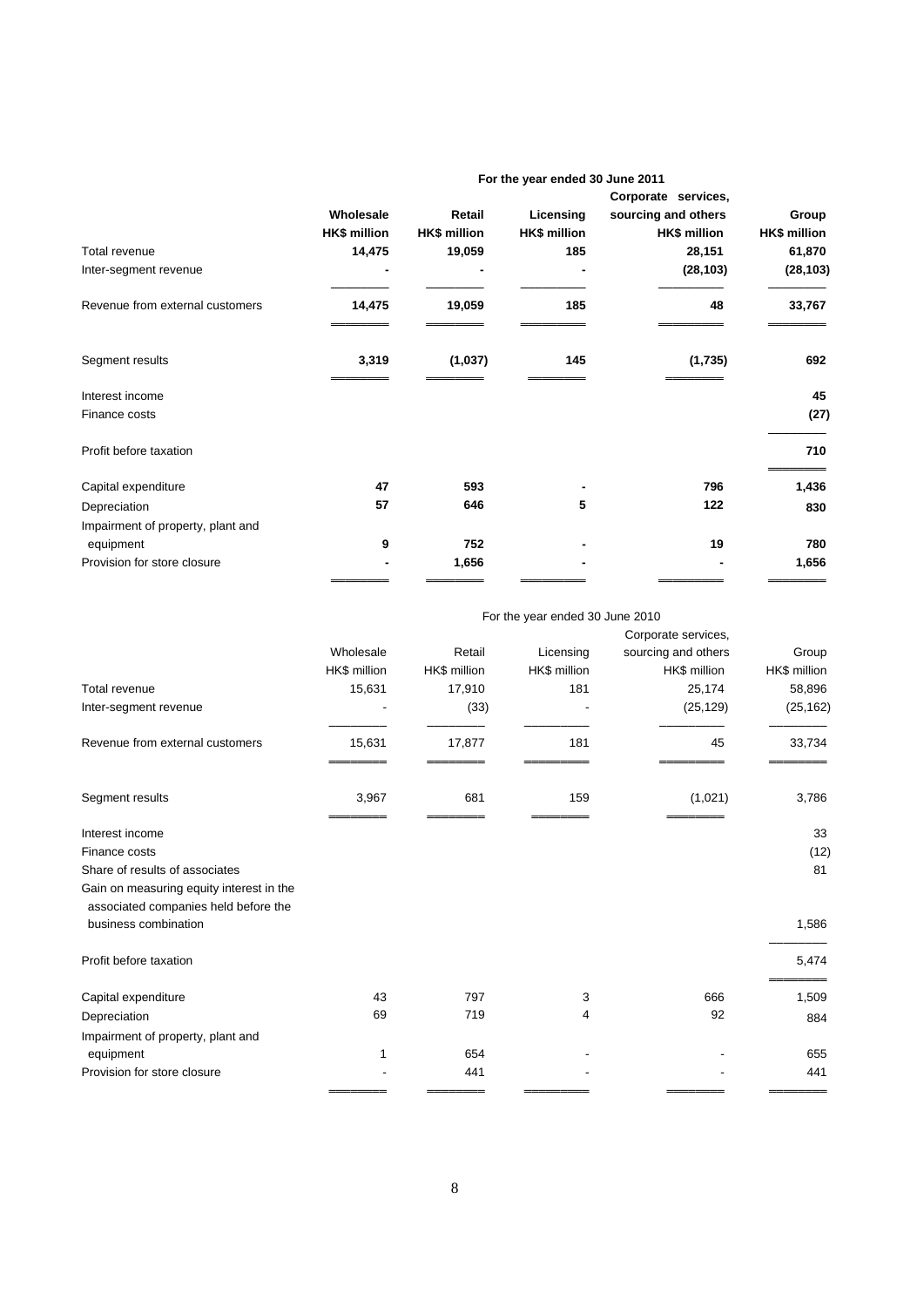Turnover from external customers is attributed to the following countries based on the location in which the sales originated:

|                           | 2011                | 2010           |
|---------------------------|---------------------|----------------|
|                           | <b>HK\$ million</b> | HK\$ million   |
| Europe                    |                     |                |
| Germany (Note 1)          | 14,280              | 14,773         |
| <b>Benelux</b>            | 4,613               | 5,000          |
| France                    | 2,503               | 2,841          |
| Austria                   | 1,394               | 1,475          |
| Scandinavia               | 1,530               | 1,464          |
| Switzerland               | 1,478               | 1,409          |
| <b>United Kingdom</b>     | 357                 | 411            |
| Ireland                   | 30                  | 32             |
| Italy                     | 211                 | 287            |
| Spain                     | 301                 | 295            |
| Portugal                  | 13                  | 27             |
| <b>Others</b>             | 15                  | $\overline{7}$ |
|                           | 26,725              | 28,021         |
| Asia Pacific              |                     |                |
| Hong Kong                 | 586                 | 688            |
| Macau (Note 2)            | 562                 | 1,295          |
| Taiwan                    | 296                 | 261            |
| Singapore                 | 446                 | 410            |
| Malaysia                  | 246                 | 211            |
| China                     | 2,675               | 793            |
| Australia and New Zealand | 997                 | 976            |
|                           | 5,808               | 4,634          |
| North America             |                     |                |
| Canada                    | 587                 | 553            |
| <b>United States</b>      | 647                 | 526            |
|                           | 1,234               | 1,079          |
|                           | 33,767              | 33,734         |
|                           |                     |                |

Note 1: Germany sales includes wholesale sales to other European countries mainly Russia, Poland, Greece, Czech Republic and Slovenia

Note 2: Macau sales for the year ended 30 June 2011 includes wholesale sales to other countries mainly Columbia, Middle East and Thailand; Macau sales for the year ended 30 June 2010 also included wholesale sales to the former China Joint Venture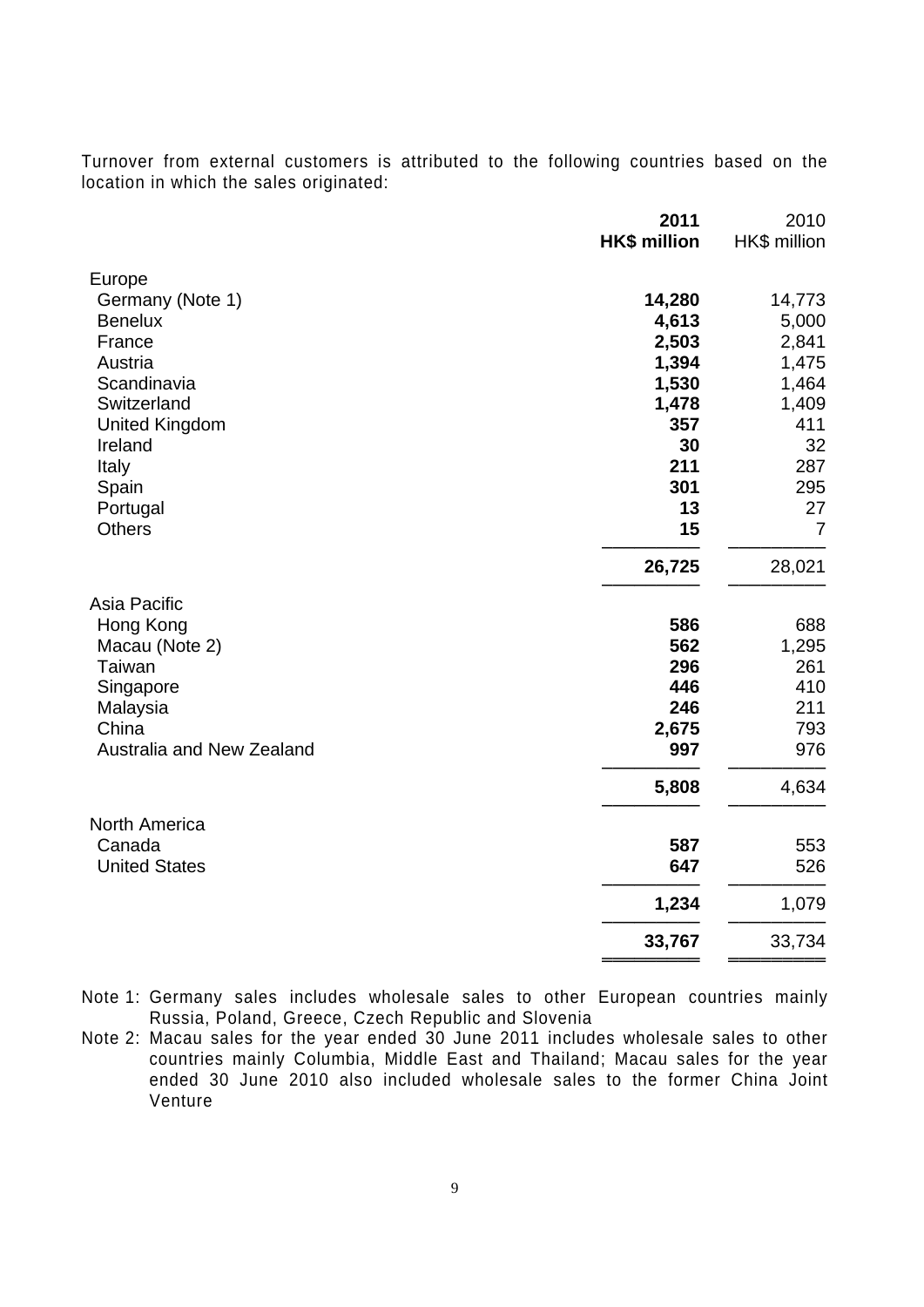### **3 Operating profit**

|                                                                                 | 2011<br><b>HK\$ million</b> | 2010<br>HK\$ million |
|---------------------------------------------------------------------------------|-----------------------------|----------------------|
| Operating profit is arrived at after charging and (crediting)<br>the following: |                             |                      |
| Auditors' remuneration                                                          | 16                          | 14                   |
| Depreciation                                                                    | 830                         | 884                  |
| Amortisation of customer relationships                                          | 59                          | 23                   |
| Impairment of property, plant and equipment (Note)                              |                             |                      |
| Store closure                                                                   | 741                         | 352                  |
| <b>Others</b>                                                                   | 39                          | 303                  |
| Provision for store closure (Note)                                              |                             |                      |
| <b>Additional provisions</b>                                                    | 1,688                       | 441                  |
| Unused amounts reversed                                                         | (32)                        |                      |
| Loss on disposal of property, plant and equipment                               | 37                          | 32                   |
| Occupancy costs                                                                 |                             |                      |
| Operating lease charge (including variable rental of                            |                             |                      |
| HK\$439 million (2010: HK\$283 million))                                        | 3,412                       | 3,018                |
| Other occupancy costs                                                           | 995                         | 918                  |
| Cash flow hedges:                                                               |                             |                      |
| - transferred from equity to exchange losses on foreign                         |                             |                      |
| currency forward contracts                                                      | 1                           |                      |
| - ineffective portion recognised in exchange gain or loss on                    |                             |                      |
| foreign currency forward contracts not qualified for hedge                      |                             |                      |
| accounting                                                                      | (22)                        |                      |
| Fair value hedges:                                                              |                             |                      |
| - exchange loss / (gain) on foreign currency forward                            |                             |                      |
| contracts                                                                       | 19                          | (7)                  |
| - exchange (gain) / loss on hedged items                                        | (68)                        | 41                   |
| Other net exchange losses / (gains)                                             | 6                           | (148)                |
| Net (write back) / charge for provision for obsolete                            |                             |                      |
| inventories                                                                     | (27)                        | 18                   |
| Provision for impairment of trade debtors                                       | 153                         | 283                  |
|                                                                                 |                             |                      |

Note: During the year, the management has decided to divest the operations in North America and close a number of stores in various countries in Europe and Asia Pacific. In this connection, the Group has recognised an impairment of property, plant and equipment of **HK\$741 million** (2010: HK\$352 million), of which **HK\$324 million** relates to the divestment of operations in North America, and a provision for store closure of **HK\$1,688 million** (2010: HK\$441 million), of which **HK\$944 million** relates to the divestment of operations in North America.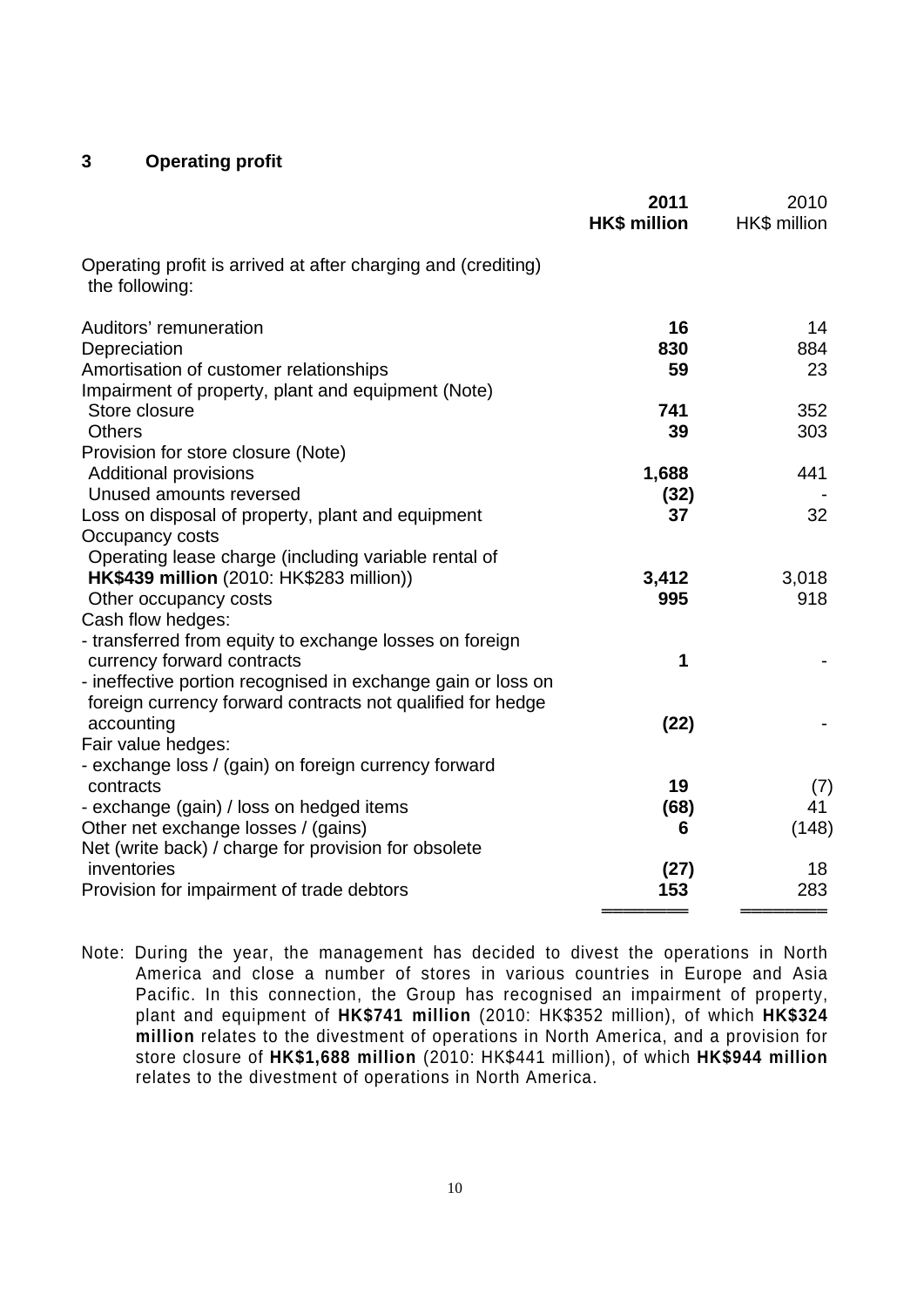#### **4 Finance costs**

|                                                                                                                             | 2011<br><b>HK\$ million</b> | 2010<br>HK\$ million |
|-----------------------------------------------------------------------------------------------------------------------------|-----------------------------|----------------------|
| Interest on bank loans wholly repayable within five years<br>Imputed interest on financial assets and financial liabilities | 21<br>6                     | 8<br>4               |
|                                                                                                                             | 27                          | 12                   |
| 5<br><b>Taxation</b>                                                                                                        |                             |                      |
|                                                                                                                             | 2011<br><b>HK\$ million</b> | 2010<br>HK\$ million |
| <b>Current tax</b>                                                                                                          |                             |                      |
| Hong Kong profits tax<br>Provision for current year<br>Underprovision for prior years                                       | 1<br>$\overline{2}$         | 54                   |
| Overseas taxation<br>Provision for current year<br>Overprovision for prior years                                            | 874<br>(52)                 | 1,270<br>(336)       |
|                                                                                                                             | 825                         | 989                  |
| Deferred tax                                                                                                                |                             |                      |
| Current year net (credit) / charge<br>Effect of changes in tax rates                                                        | (192)<br>(2)                | 237<br>22            |
| <b>Taxation</b>                                                                                                             | 631                         | 1,248                |

Hong Kong profits tax is calculated at **16.5%** (2010: 16.5%) on the estimated assessable profit for the year, net of tax losses carried forward, if applicable.

Overseas (outside of Hong Kong) taxation has been calculated on the estimated assessable profit for the year at the rates of taxation prevailing in the countries in which the Group companies operate, net of tax losses carried forward, if applicable.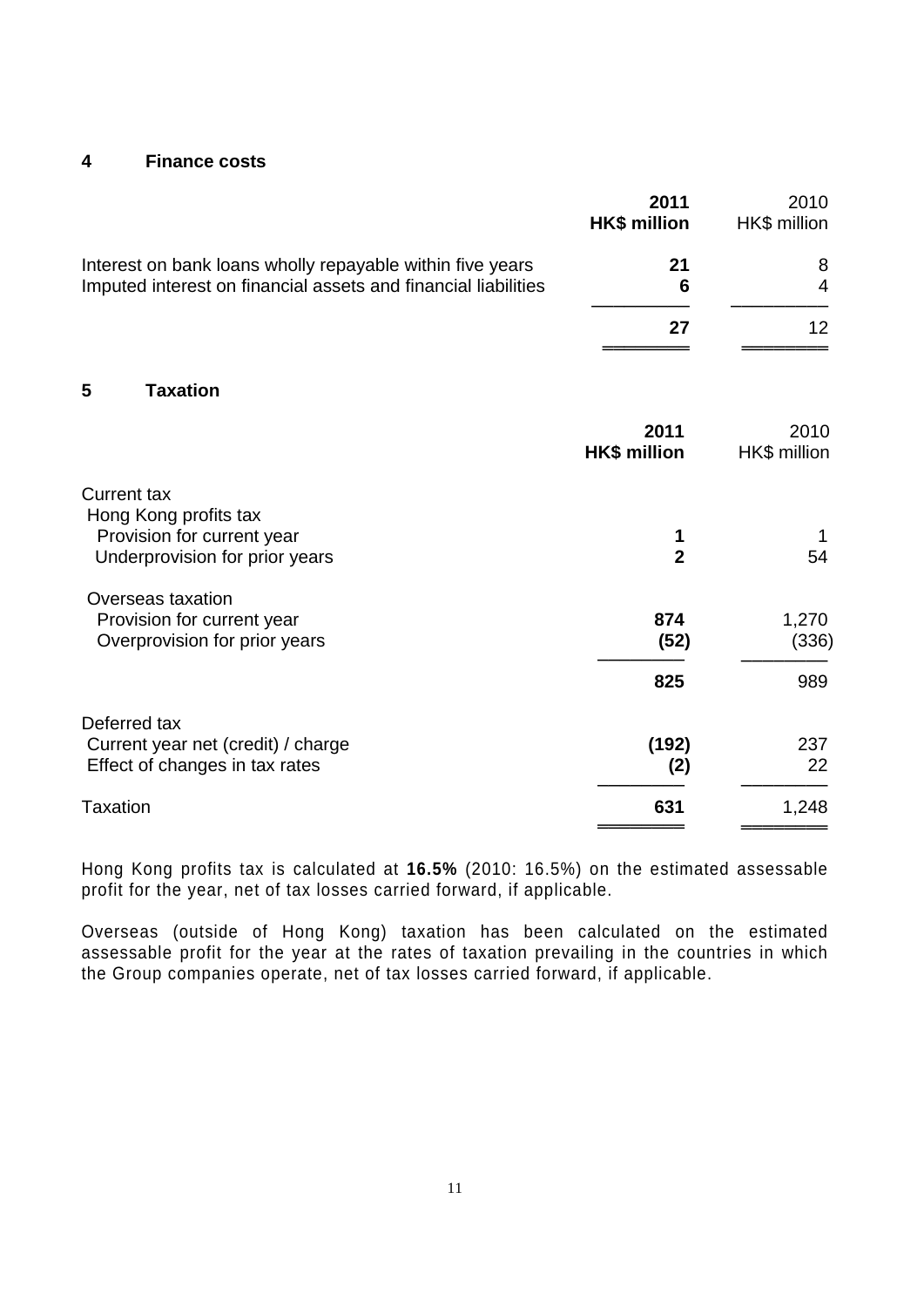**6 Dividends** 

|                                                                   | 2011<br><b>HK\$ million</b> | 2010<br>HK\$ million |
|-------------------------------------------------------------------|-----------------------------|----------------------|
| Paid interim dividend of HK\$1.00 (2010: HK\$0.74) per<br>share   | 1,289*                      | 946                  |
| No proposed final dividend for 2011 (2010: HK\$0.67 per<br>share) | ۰                           | 863**                |
|                                                                   | 1,289                       | 1,809                |

- The actual interim dividend paid in cash for the year ended 30 June 2011 was HK\$1,253 million. Part of the interim dividend for the year ended 30 June 2011 amounting to HK\$36 million was paid in form of new fully paid shares out of the retained profits during the year. For the purpose of calculating the number of scrip shares allotted in respect of the interim dividend , the market value of the scrip shares is HK\$38.17, which is the average closing price of the Company's share as quoted on The Stock Exchange of Hong Kong Limited for the five consecutive trading days immediately preceding 7 March 2011.
- \*\* The actual final dividend paid in cash for the year ended 30 June 2010 was HK\$826 million. The amount of the actual final dividend paid for the year ended 30 June 2010 had taken into account the additional shares issued during the period from 3 September 2010 to 24 November 2010, the date of closure of the register of members, and part of the final dividend amounting to HK\$37 million was paid in form of new fully paid shares out of the retained profits during the year. For the purpose of calculating the number of scrip shares allotted in respect of the final dividend, the market value of the scrip shares is HK\$41.53, which is the average closing price of the Company's share as quoted on The Stock Exchange of Hong Kong Limited for the five consecutive trading days immediately preceding 18 November 2010.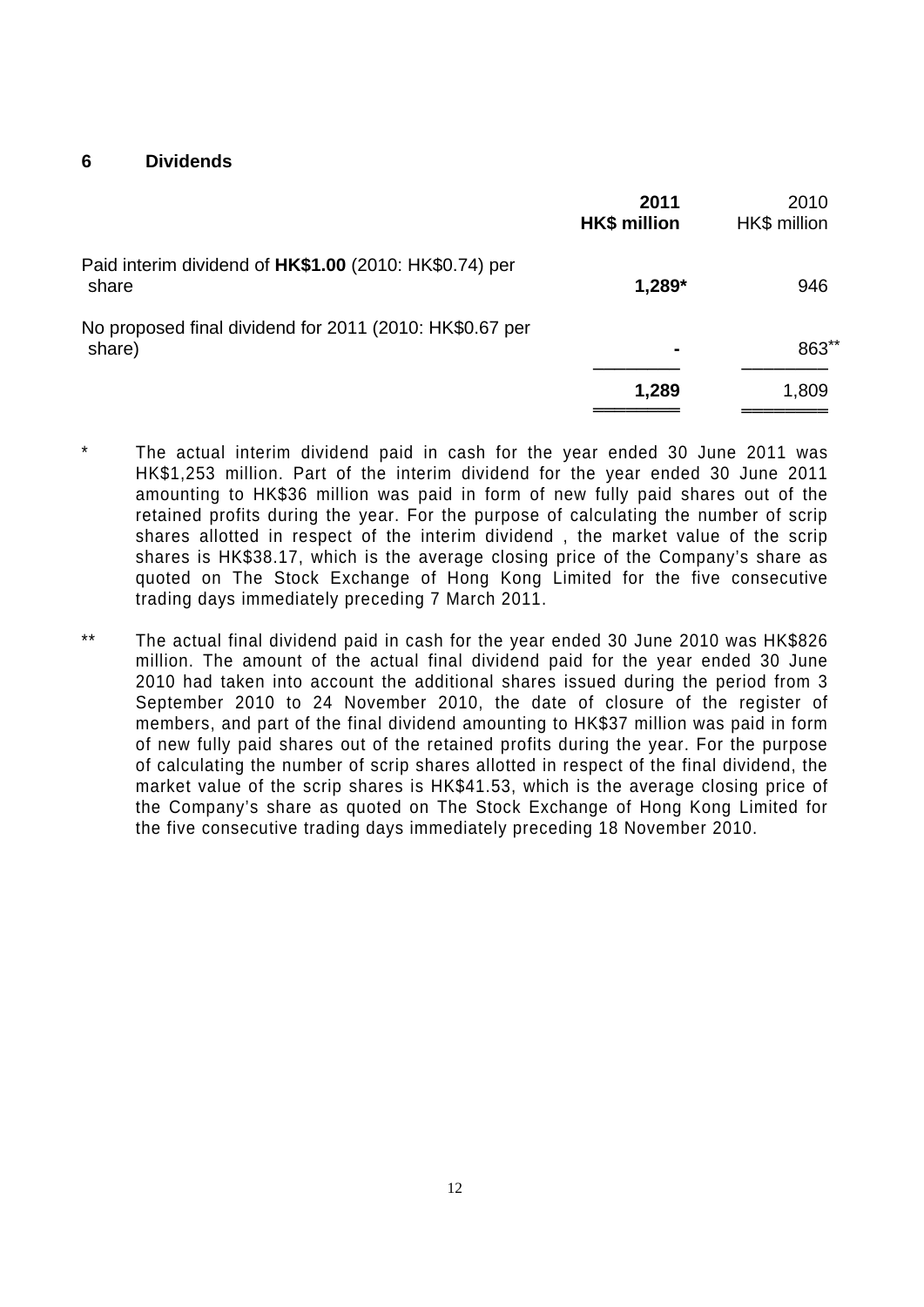### **7 Earnings per share**

# **Basic**

Basic earnings per share is calculated by dividing the profit attributable to shareholders of the Company by the weighted average number of ordinary shares in issue during the year.

|                                                                  | 2011<br><b>HK\$ million</b> | 2010<br>HK\$ million |
|------------------------------------------------------------------|-----------------------------|----------------------|
| Profit attributable to shareholders of the Company               | 79                          | 4,226                |
| Weighted average number of ordinary shares in issue<br>(million) | 1,289                       | 1,263                |
| Basic earnings per share (HK dollars per share)                  | 0.06                        | 3.35                 |

# **Diluted**

Diluted earnings per share is calculated based on the profit attributable to shareholders of the Company, and the weighted average number of shares in issue during the year after adjusting for the weighted average number of ordinary shares outstanding to assume conversion of all dilutive potential ordinary shares granted under the Company's share option scheme. For the share options, a calculation is done to determine the number of shares that could have been acquired at fair value (determined as the average annual market share price of the Company's shares) based on the monetary value of the subscription rights attached to outstanding share options. The number of shares calculated as above is compared with the number of shares that would have been issued assuming the exercise of the share options.

|                                                                                                             | 2011<br><b>HK\$ million</b> | 2010<br>HK\$ million |
|-------------------------------------------------------------------------------------------------------------|-----------------------------|----------------------|
| Profit attributable to shareholders of the Company                                                          | 79                          | 4,226                |
| Weighted average number of ordinary shares in issue<br>(million)<br>Adjustments for share options (million) | 1,289                       | 1,263<br>2           |
| Weighted average number of ordinary shares for diluted<br>earnings per share (million)                      | 1,289                       | 1,265                |
| Diluted earnings per share (HK dollars per share)                                                           | 0.06                        | 3.34                 |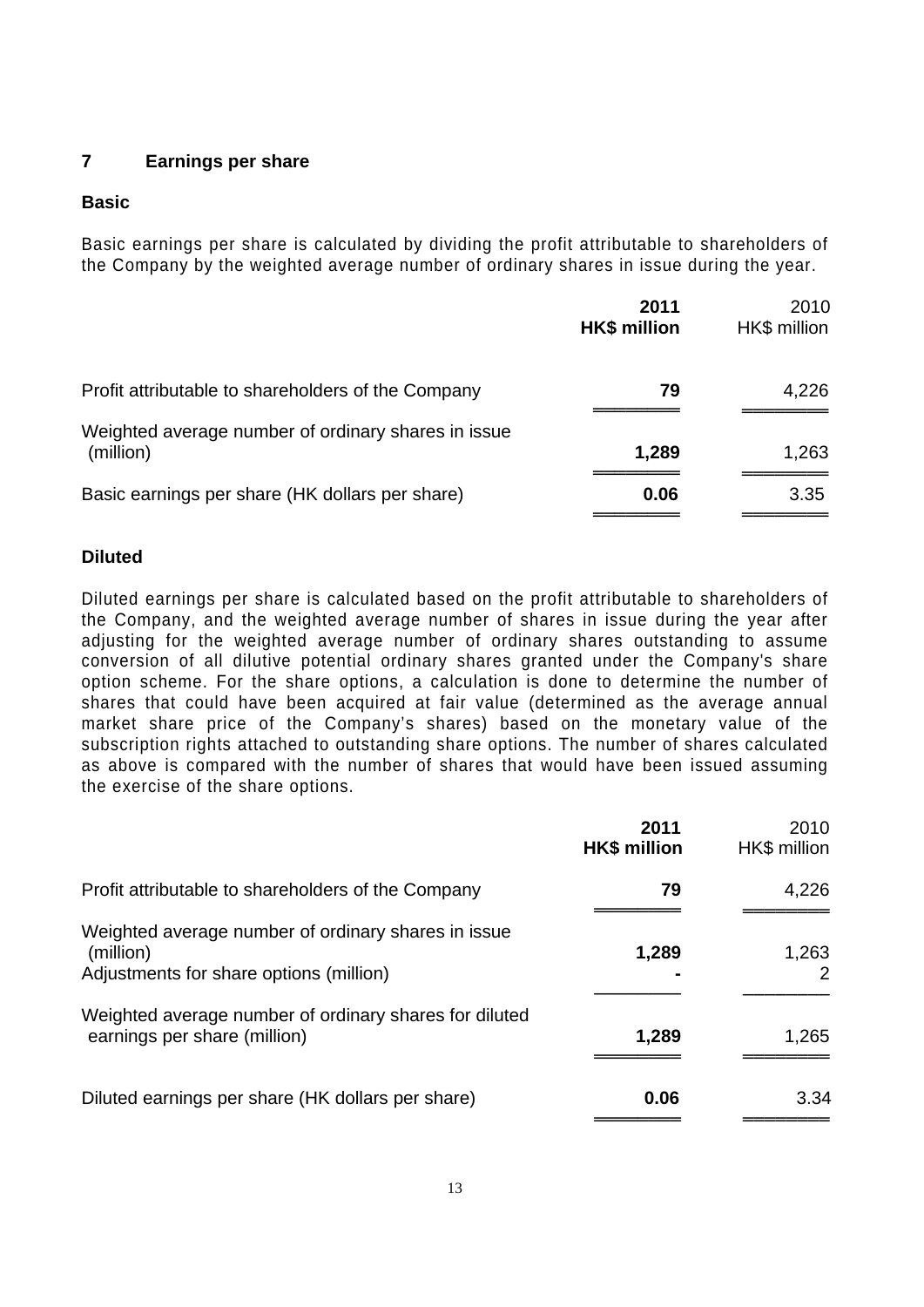#### **8 Debtors, deposits and prepayments**

Debtors, deposits and prepayments include trade debtors. The ageing analysis by due date of trade debtors net of provision for impairment is as follows:

|                                  | 2011<br><b>HK\$ million</b> | 2010<br>HK\$ million |
|----------------------------------|-----------------------------|----------------------|
| Current portions                 | 2,290                       | 1,873                |
| $1-30$ days                      | 269                         | 165                  |
| 31-60 days                       | 130                         | 98                   |
| 61-90 days                       | 68                          | 56                   |
| Over 90 days                     | 344                         | 197                  |
| Amount past due but not impaired | 811                         | 516                  |
|                                  | 3,101                       | 2,389                |
|                                  |                             |                      |

The Group's sales to retail customers are made in cash, bank transfer or by credit card. The Group also grants credit period, which is usually 30 to 60 days to certain wholesale and franchise customers.

#### **9 Creditors and accrued charges**

Creditors and accrued charges include trade creditors. The ageing analysis of trade creditors is as follows:

|              | 2011<br><b>HK\$ million</b> | 2010<br>HK\$ million |
|--------------|-----------------------------|----------------------|
| $0-30$ days  | 1,224                       | 934                  |
| 31-60 days   | 73                          | 35                   |
| 61-90 days   | 13                          | 6                    |
| Over 90 days | 10                          | 17                   |
|              | 1,320                       | 992                  |
|              |                             |                      |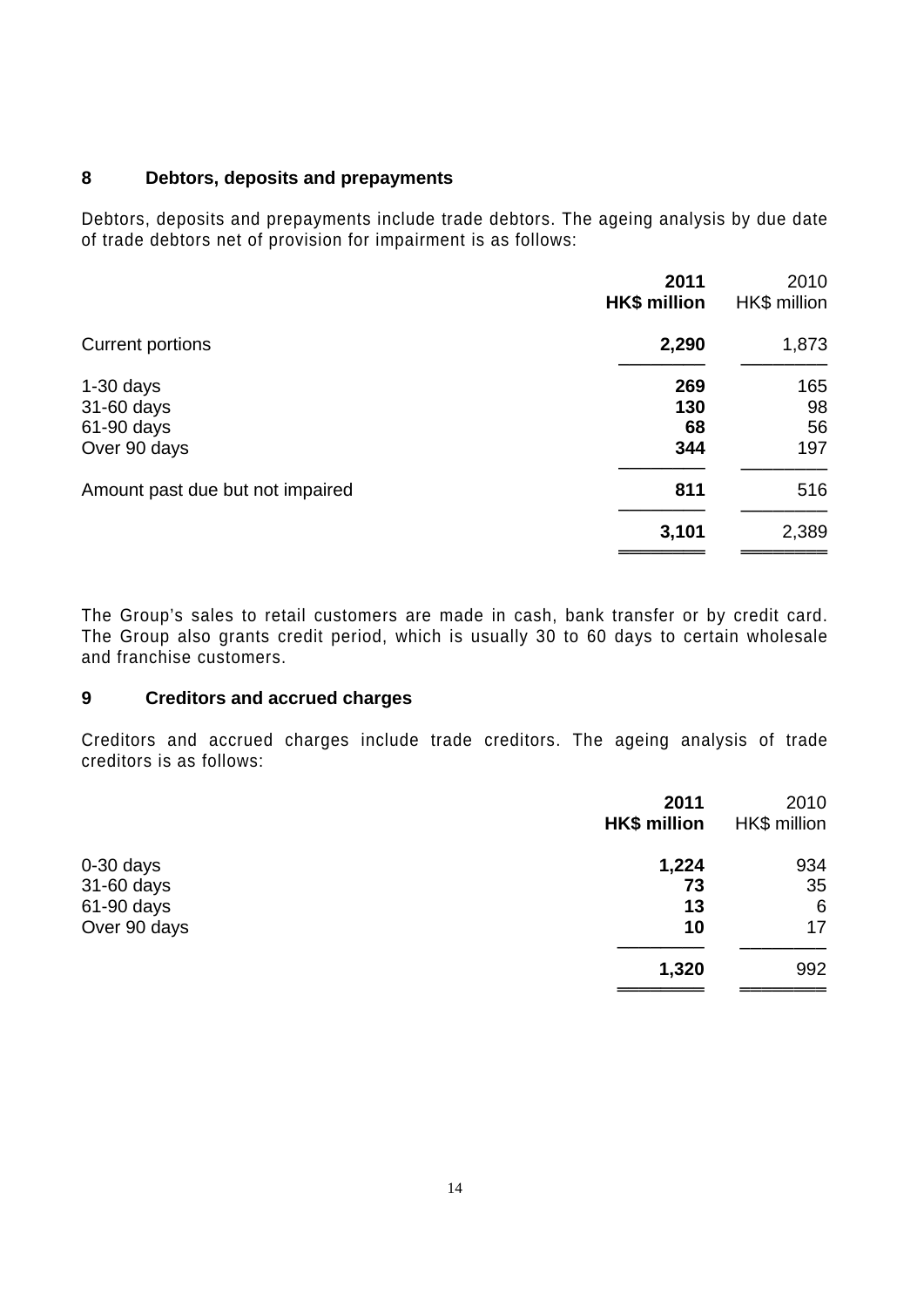#### **MANAGEMENT DISCUSSION AND ANALYSIS**

For the year ended 30 June 2011, the Group reported turnover of HK\$33.8 billion (2010: HK\$33.7 billion) representing 0.5% growth in local currency. Amidst inflationary pressures from raw material and labour costs, the gross profit margin dropped 0.7% point to 54.0% in local currency. The impact of additional store closures and the divestment of operations in the United States and Canada ("North America") caused the operating profit margin falling 7.2% points to 2.0%. Due to the decline in profitability and the provision in association with the additional store closures and the divestment of operations in North America, the net profit of the Group fell to HK\$79 million (2010: HK\$4,226 million). Nevertheless, the Group maintained a net cash balance of approximately HK\$2,714 million as at 30 June 2011 (30 June 2010: HK\$4,148 million). The Board of Directors did not recommend a final dividend for the year ended 30 June 2011 (2010: HK\$0.67 per share) because after taking into consideration the interim dividend of HK\$1.00 per share which had been paid, the total regular dividend payout for the financial year exceeded 60% of adjusted basic EPS.

### **REVENUE ANALYSIS**

Group turnover amounted to HK\$33.8 billion (2010: HK\$33.7 billion) for the year ended 30 June 2011. In local currency, the Group's turnover grew 0.5% year-on-year, thanks to a positive 6.2% retail turnover growth, which was more than enough to compensate for the 6.0% decline in wholesale turnover. Retail turnover as percentage of Group turnover rose to 56.4% (2010: 53.0%) whilst wholesale turnover as percentage of Group turnover dropped to 42.9% (2010: 46.3%).

A steady improvement in the top line continued in the second half of the financial year, during which turnover growth accelerated to a positive 5.3% in the second half of the financial year (1H FY10/11: -4.2%). Consequently, turnover growth for the full year returned to positive territory with a positive 0.1% (2010: -2.2%) or 0.5% in local currency (2010: -4.4%), for the first time since FY08/09.

While sales development continued to improve moderately in the second half of the financial year, the recovery pace was slower than expected, especially in Europe, as consumer spending and sentiment was negatively impacted by rising inflation and austerity measures. Nevertheless, sales development in our biggest market, Germany, only experienced a marginal decline of 1.1% in local currency benefiting from its relatively stronger economy and consumer confidence.

In Asia Pacific, the high turnover growth was mainly due to the impact of the full year consolidation of China. On a full year comparable basis, China, being the second largest country in terms of sales for the Group and accounting for approximately 8% of total Group turnover, posted positive turnover growth of 4.4% mainly driven by 9.1% wholesale turnover growth whilst retail turnover grew 2.0%. Comparable store sales growth followed an upward trend and accelerated to a positive 2.8% and 4.9% in the third and fourth quarters, respectively with the full year comp being a positive 2.7%. We have also successfully expanded our distribution network in China. As at 30 June 2011, we had over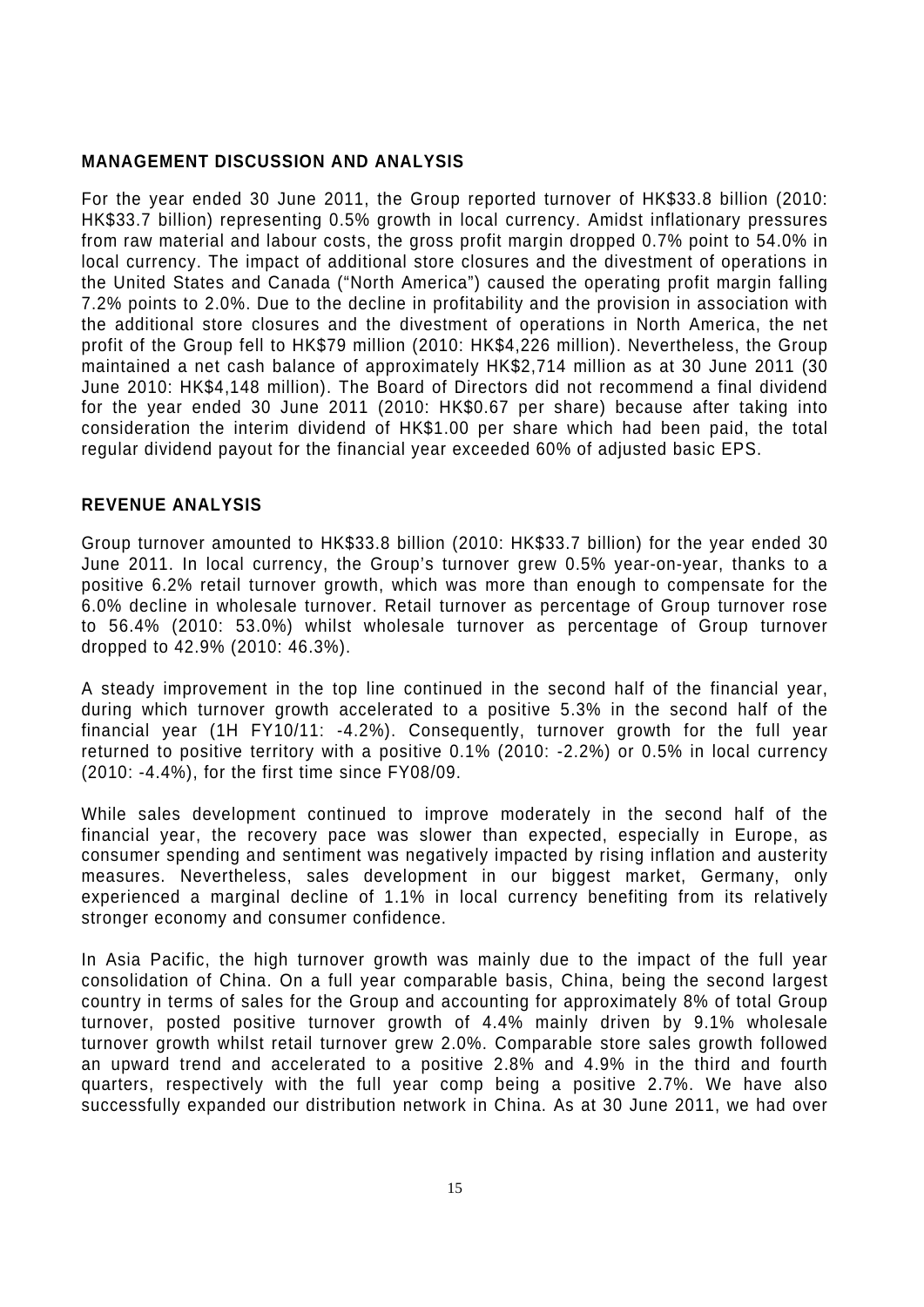1,000 POS (retail and wholesale combined) in China with a total selling space of over 138,000 m<sup>2</sup> (30 June 2010: 129,171 m<sup>2</sup>) covering 185 cities (30 June 2010: 169).

Turnover in other markets in Asia Pacific fell 3.1% in local currency mainly due to the turnover decline in Australia and New Zealand and Hong Kong. Turnover decline in Australia and New Zealand was partly due to rising interest rates which continue to weigh on local consumer sentiment. In Hong Kong, turnover declined mainly due to the decrease in retail selling space resulting from store closures. Nevertheless, comparable store sales in Hong Kong advanced by nearly 10%, being the highest comparable store sales growth posted amongst our retail markets.

In North America, turnover grew 11.5% year-on-year in local currency due to the outlet expansion to achieve breakeven.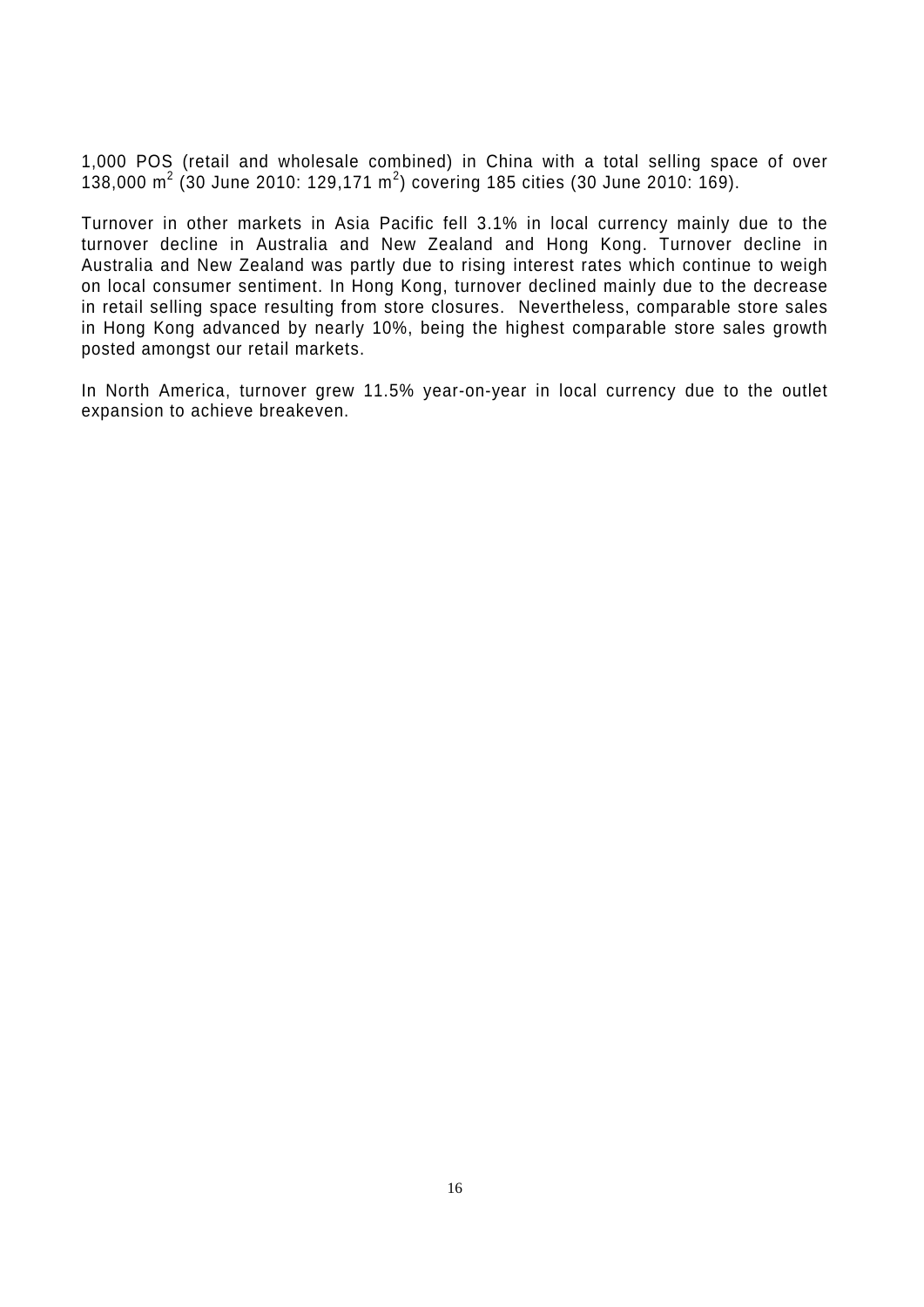# **Turnover by Countries**

|                                 | Year ended 30 June 2011 |                 | Year ended 30 June 2010 |            | Change in % |          |  |
|---------------------------------|-------------------------|-----------------|-------------------------|------------|-------------|----------|--|
|                                 |                         | % to Group      |                         | % to Group |             | Local    |  |
| Countries <sup>#</sup>          | <b>HK\$ million</b>     | <b>Turnover</b> | HK\$ million            | Turnover   | HK\$        | currency |  |
| <b>Europe</b>                   | 26,725                  | 79.1%           | 28,021                  | 83.1%      | $-4.6%$     | $-3.1%$  |  |
| Germany <sup>*##</sup>          | 14,280                  | 42.3%           | 14,773                  | 43.8%      | $-3.3%$     | $-1.1%$  |  |
| Benelux*                        | 4,613                   | 13.7%           | 5,000                   | 14.8%      | $-7.8%$     | $-5.3%$  |  |
| France                          | 2,503                   | 7.4%            | 2,841                   | 8.4%       | $-11.9%$    | $-9.2%$  |  |
| Scandinavia                     | 1,530                   | 4.5%            | 1,464                   | 4.3%       | 4.5%        | 2.3%     |  |
| Switzerland                     | 1,478                   | 4.4%            | 1,409                   | 4.2%       | 4.9%        | $-3.7%$  |  |
| Austria                         | 1,394                   | 4.1%            | 1,475                   | 4.4%       | $-5.5%$     | $-2.9%$  |  |
| United Kingdom                  | 357                     | 1.1%            | 411                     | 1.2%       | $-13.0%$    | $-12.7%$ |  |
| Spain                           | 301                     | 0.9%            | 295                     | 0.9%       | 1.8%        | 4.1%     |  |
| Italy                           | 211                     | 0.6%            | 287                     | 0.9%       | $-26.7%$    | $-23.9%$ |  |
| Ireland                         | 30                      | 0.1%            | 32                      | 0.1%       | $-4.0%$     | $-1.5%$  |  |
| Portugal                        | 13                      | 0.0%            | 27                      | 0.1%       | $-53.2%$    | $-51.5%$ |  |
| <b>Others</b>                   | 15                      | 0.0%            | 7                       | 0.0%       | 112.7%      | 172.9%   |  |
| <b>Asia Pacific</b>             | 5,808                   | 17.2%           | 4,634                   | 13.7%      | 25.3%       | 19.9%    |  |
| China**                         | 2,675                   | 7.9%            | 793                     | 2.4%       | 237.1%      | 227.0%   |  |
| Australia and New Zealand       | 997                     | 3.0%            | 976                     | 2.9%       | 2.1%        | $-8.9%$  |  |
| Hong Kong**                     | 586                     | 1.7%            | 688                     | 2.0%       | $-14.8%$    | $-14.8%$ |  |
| $Macau^{\# \# \#}$              | 562                     | 1.7%            | 1,295                   | 3.8%       | $-56.6%$    | $-55.4%$ |  |
| Singapore                       | 446                     | 1.3%            | 410                     | 1.2%       | 8.9%        | $-0.1%$  |  |
| Taiwan                          | 296                     | 0.9%            | 261                     | 0.8%       | 13.2%       | 5.5%     |  |
| Malaysia                        | 246                     | 0.7%            | 211                     | 0.6%       | 16.7%       | 6.0%     |  |
| <b>North America and others</b> | 1,234                   | 3.7%            | 1,079                   | 3.2%       | 14.4%       | 11.5%    |  |
| United States*                  | 647                     | 1.9%            | 526                     | 1.6%       | 23.1%       | 22.9%    |  |
| Canada                          | 587                     | 1.8%            | 553                     | 1.6%       | 6.1%        | 0.6%     |  |
| <b>Total</b>                    | 33,767                  | 100.0%          | 33,734                  | 100.0%     | 0.1%        | 0.5%     |  |

# <sup>#</sup> Country as a whole includes retail stores, outlet stores, edc standalone stores and e-shop<br><sup>##</sup> Cormany sales includes wholesale sales to other European countries mainly Bussia. Belan

Germany sales includes wholesale sales to other European countries mainly Russia, Poland, Greece, Czech Republic and Slovenia<br>Slovenia<br>### Macau sales for the year ended 30 June 2011 includes wholesale sales to other countries mainly Columbia, Middle East and

Thailand. Macau sales for the year ended 30 June 2010 also included wholesale sales to the former China Joint Venture Includes licensing

\*\* Includes salon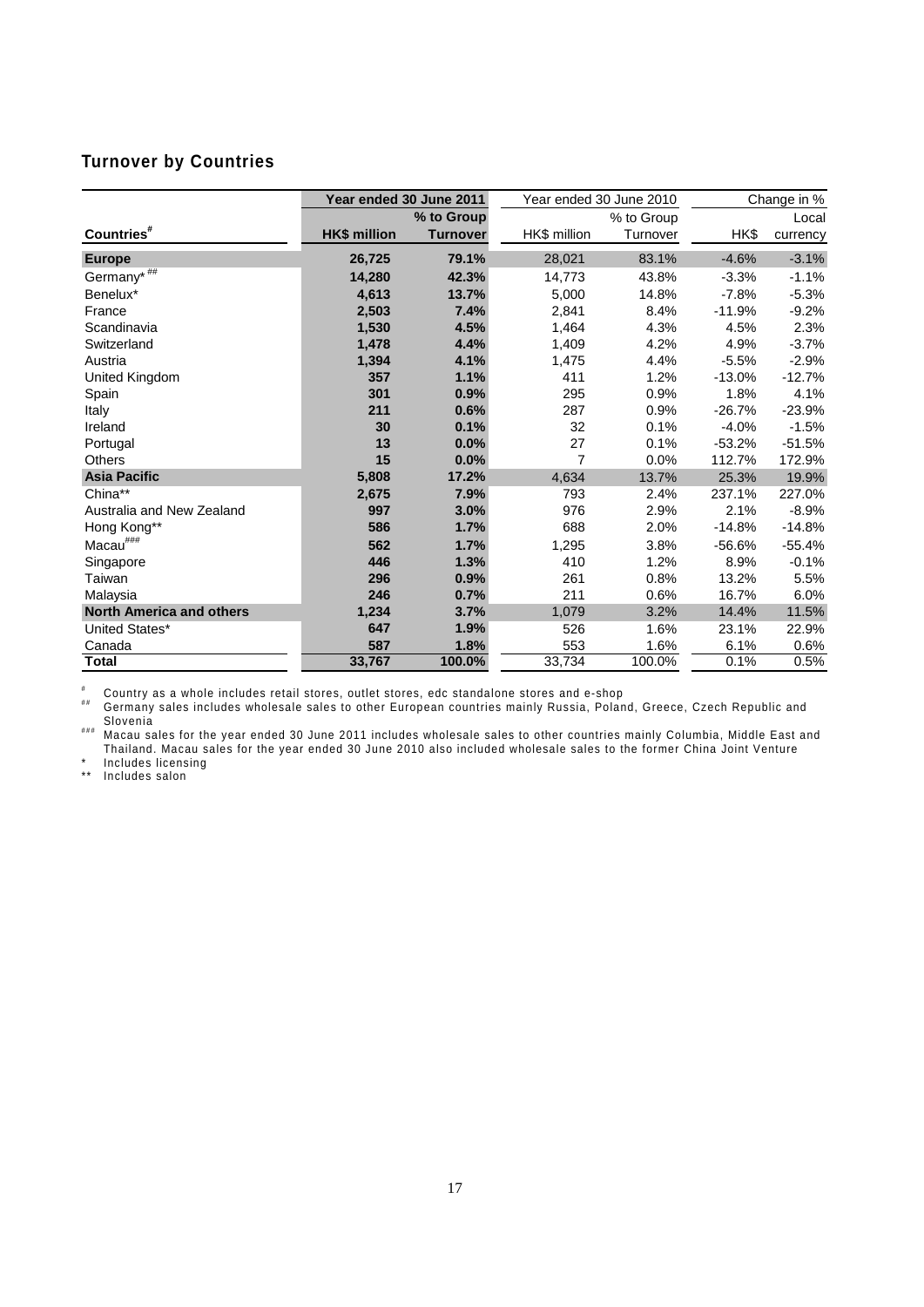#### **Turnover by Products**

|                          | Year ended 30 June 2011<br>Year ended 30 June 2010 |                 | Change in %  |            |           |          |
|--------------------------|----------------------------------------------------|-----------------|--------------|------------|-----------|----------|
|                          |                                                    | % to Group      |              | % to Group |           | Local    |
| <b>Product Divisions</b> | <b>HK\$</b> million                                | <b>Turnover</b> | HK\$ million | Turnover   | HK\$      | currency |
| casual                   | 15,308                                             | 45.3%           | 15,898       | 47.1%      | $-3.7%$   | $-3.5%$  |
| women casual             | 11,018                                             | 32.6%           | 11,623       | 34.4%      | $-5.2%$   | $-5.0%$  |
| men casual               | 4,290                                              | 12.7%           | 4,275        | 12.7%      | 0.3%      | 0.6%     |
| edc                      | 8,436                                              | 25.0%           | 8,129        | 24.1%      | 3.8%      | 4.5%     |
| edc women                | 6,213                                              | 18.4%           | 5,910        | 17.5%      | 5.1%      | 5.5%     |
| edc men                  | 1,283                                              | 3.8%            | 1,253        | 3.7%       | 2.4%      | 3.4%     |
| edc others <sup>^</sup>  | 940                                                | 2.8%            | 966          | 2.9%       | $-2.6%$   | $-0.3%$  |
| collection               | 3,709                                              | 11.0%           | 3,211        | 9.5%       | 15.5%     | 15.3%    |
| women collection         | 2,736                                              | 8.1%            | 2,398        | 7.1%       | 14.1%     | 13.8%    |
| men collection           | 973                                                | 2.9%            | 813          | 2.4%       | 19.6%     | 19.8%    |
| others                   | 6,314                                              | 18.7%           | 6,496        | 19.3%      | $-2.8%$   | $-1.9%$  |
| accessories              | 1,591                                              | 4.7%            | 1,603        | 4.8%       | $-0.7%$   | 0.0%     |
| bodywear                 | 1,100                                              | 3.3%            | 990          | 2.9%       | 11.2%     | 11.7%    |
| shoes                    | 1,060                                              | 3.2%            | 962          | 2.9%       | 10.2%     | 11.7%    |
| kids                     | 918                                                | 2.7%            | 1,035        | 3.1%       | $-11.3%$  | $-10.3%$ |
| sports                   | 570                                                | 1.7%            | 695          | 2.1%       | $-18.0\%$ | $-17.6%$ |
| de. corp                 | 385                                                | 1.1%            | 345          | 1.0%       | 11.7%     | 12.7%    |
| others*                  | 690                                                | 2.0%            | 866          | 2.5%       | $-20.3%$  | $-19.0%$ |
| <b>Total</b>             | 33,767                                             | 100.0%          | 33,734       | 100.0%     | 0.1%      | 0.5%     |

^ edc others include edc kids, edc shoes, edc accessories and edc bodywear

Others include red earth, salon, licensing income & licensed products like timewear, eyewear, jewellery, bed & bath, houseware, etc.

Most product divisions grew much stronger when compared to the last financial year. Turnover from edc and collection, the two major product categories apart from casual, climbed 4.5% and 15.3% year-on-year, respectively in local currency benefiting from our efforts in differentiating product divisions. In addition, they also collectively represented a higher Group turnover weighting of 36.0% (2010: 33.6%). Sales performances of smaller product divisions even outperformed major product divisions. Turnover from shoes, bodywear and de. corp grew 11.7%, 11.7% and 12.7%, respectively in local currency. Furthermore, Esprit bodywear was recently selected as the "Top Brand Bodywear Women 2010" under the "Young Underwear" in a survey conducted by Textilwirtschaft, a German trade magazine. Encouraged by good market acceptance and its strong sales performance, the Group has decided to speed up the development of bodywear concept stores and open standalone stores that sell solely Esprit bodywear which were tested and found to be successful last year.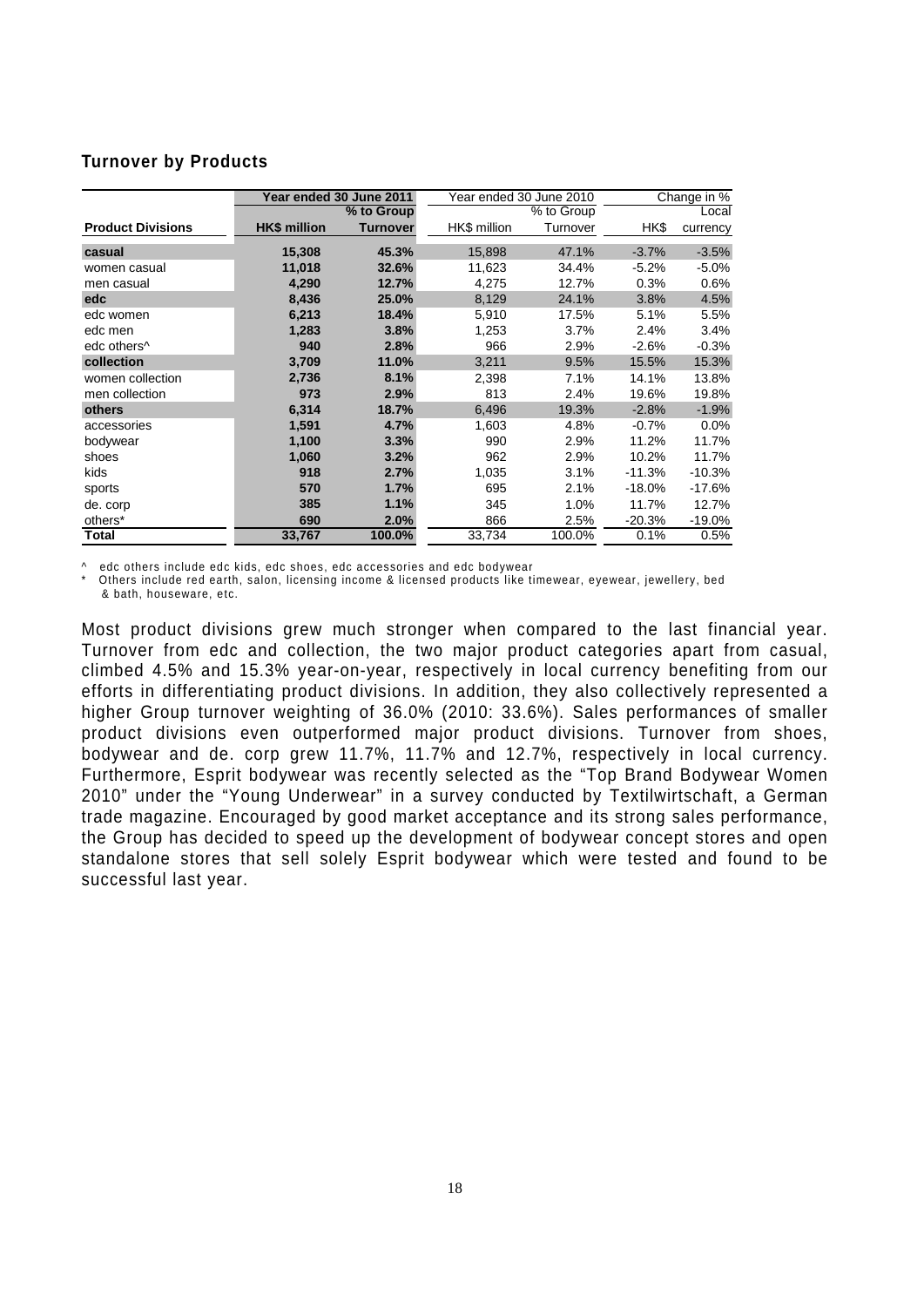#### **Turnover by Distribution Channels**

|                                  | Year ended 30 June 2011<br>Year ended 30 June 2010 |                 |              | Change in % |           |          |
|----------------------------------|----------------------------------------------------|-----------------|--------------|-------------|-----------|----------|
|                                  |                                                    | % to Group      |              | % to Group  |           | Local    |
| <b>Key Distribution Channels</b> | <b>HK\$</b> million                                | <b>Turnover</b> | HK\$ million | Turnover    | HK\$      | currency |
| Retail <sup>#</sup>              | 19.059                                             | 56.4%           | 17.877       | 53.0%       | 6.6%      | 6.2%     |
| Europe                           | 13,905                                             | 41.2%           | 14,090       | 41.8%       | $-1.3%$   | $0.0\%$  |
| Asia Pacific                     | 4,257                                              | 12.6%           | 3,023        | 9.0%        | 40.8%     | 33.1%    |
| North America                    | 897                                                | 2.6%            | 764          | 2.2%        | 17.3%     | 14.4%    |
| Wholesale                        | 14,475                                             | 42.9%           | 15,631       | 46.3%       | $-7.4%$   | $-6.0%$  |
| Europe                           | 12.791                                             | 37.9%           | 13,903       | 41.2%       | $-8.0\%$  | $-6.2\%$ |
| Asia Pacific                     | 1.503                                              | 4.5%            | 1.566        | 4.6%        | $-4.0\%$  | $-5.3%$  |
| North America and others         | 181                                                | 0.5%            | 162          | 0.5%        | 12.0%     | 6.5%     |
| <b>Licensing and others</b>      | 233                                                | 0.7%            | 226          | 0.7%        | 3.1%      | 3.0%     |
| Licensing                        | 185                                                | 0.6%            | 181          | 0.6%        | 2.2%      | 2.5%     |
| Salon                            | 47                                                 | 0.1%            | 44           | 0.1%        | 7.8%      | 6.1%     |
| <b>Others</b>                    | 1                                                  | $0.0\%$         |              | $0.0\%$     | $-30.0\%$ | $-28.5%$ |
| Total                            | 33,767                                             | 100.0%          | 33.734       | 100.0%      | 0.1%      | 0.5%     |

# Retail sales includes sales from e-shop in countries where available

#### **Retail**

Retail turnover increased to HK\$19.1 billion (2010: HK\$17.9 billion) and grew 6.2% yearon-year in local currency. Amidst the backdrop of a weak macro environment in Europe, comparable store sales performance improved moderately in the second half of the financial year to -0.6% resulting in comparable store sales growth for the full year of -1.1% (1H FY10/11: -1.5%).

#### **Retail Performance Scorecard**

|                                             | Year ended 30 June |         |  |
|---------------------------------------------|--------------------|---------|--|
|                                             | 2011               | 2010    |  |
| Year-on-year local currency turnover growth | 6.2%               | 6.4%    |  |
| Segment EBIT margin                         | $-5.4%$            | 3.8%    |  |
| No. of Esprit POS                           | 1,141              | 1,123   |  |
| Esprit net sales area $(m^2)$               | 396,355            | 385,817 |  |
| Year-on-year change in Esprit sales area    | 2.7%               | 23.1%   |  |
| Comparable store sales growth               | $-1.1%$            | $-2.4%$ |  |

Excluding China, retail turnover growth for the Group was largely flat year-on-year whilst retail turnover growth in Asia Pacific was -4.8% in local currency. There was a mild decline in the footfall and conversion rate at comparable stores as trading down of customers continued. Exceptional closures and delay in new store openings also impeded the speed of our retail expansion.

In response to the above unfavourable conditions, we have stepped up measures to strengthen brand equity and enhance the shopping experience. For instance, in addition to continued visual display upgrade, we have also increased our investment in marketing and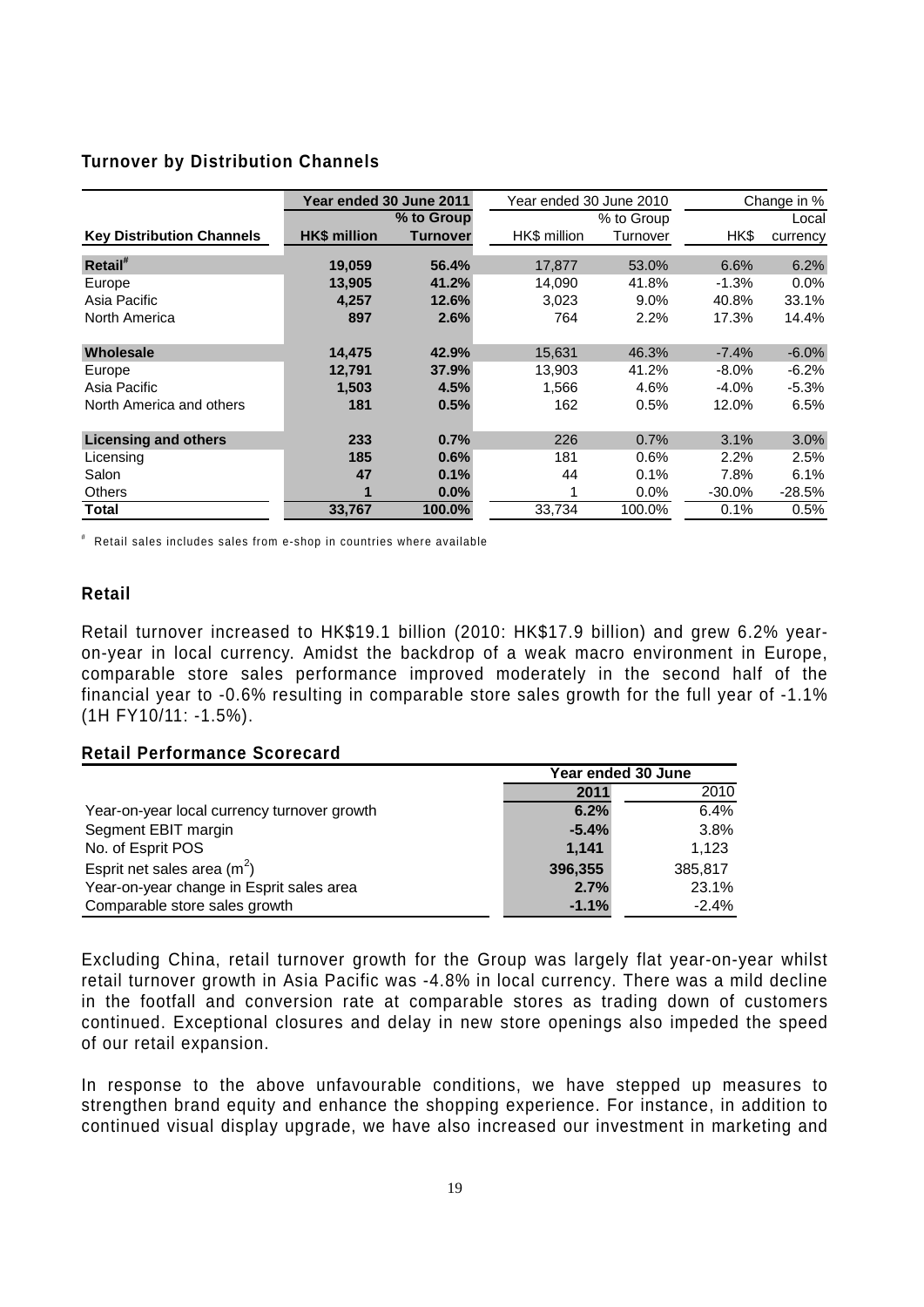promotion as part of our branding Strategic Initiative. Consequently, total advertising expenditure as a percentage to total turnover for the year ended 30 June 2011 increased to around 3% (2010: 2.1%). In terms of store format, we intend to focus on opening larger format Esprit stores, which are large enough to display a full range of items that meet our customers' needs and provide a better shopping atmosphere. During the financial year, 4 new large-format stores with selling space of over 1,000  $m^2$  each were opened in Germany, Netherlands and Finland.

|                           | Year ended 30 June 2011 |                 | Year ended 30 June 2010 |             | Change in % |          |
|---------------------------|-------------------------|-----------------|-------------------------|-------------|-------------|----------|
|                           |                         | % of Retail     |                         | % of Retail |             | Local    |
| <b>Countries</b>          | <b>HK\$ million</b>     | <b>Turnover</b> | HK\$ million            | Turnover    | HK\$        | currency |
| <b>Europe</b>             | 13,905                  | 73.0%           | 14,090                  | 78.8%       | $-1.3%$     | 0.0%     |
| Germany                   | 8,155                   | 42.8%           | 8,294                   | 46.4%       | $-1.7%$     | 0.3%     |
| <b>Benelux</b>            | 2,114                   | 11.1%           | 2,221                   | 12.5%       | $-4.8%$     | $-2.6%$  |
| Switzerland               | 1,078                   | 5.7%            | 1,020                   | 5.7%        | 5.7%        | $-2.7%$  |
| France                    | 1,030                   | 5.4%            | 1,032                   | 5.8%        | $-0.1%$     | 2.4%     |
| Austria                   | 784                     | 4.1%            | 776                     | 4.3%        | 1.0%        | 3.1%     |
| United Kingdom            | 300                     | 1.6%            | 351                     | 2.0%        | $-14.5%$    | $-14.1%$ |
| Denmark                   | 136                     | 0.7%            | 151                     | 0.8%        | $-10.0%$    | $-7.8%$  |
| Finland                   | 132                     | 0.7%            | 86                      | 0.5%        | 53.1%       | 54.3%    |
| Spain                     | 101                     | 0.5%            | 91                      | 0.5%        | 10.6%       | 12.7%    |
| Norway                    | 22                      | 0.1%            | 23                      | 0.1%        | $-3.5%$     | $-6.0%$  |
| Sweden                    | 19                      | 0.1%            | 13                      | 0.1%        | 42.6%       | 34.8%    |
| Ireland                   | 15                      | 0.1%            | 5                       | 0.0%        | 222.9%      | 207.6%   |
| Italy                     | 3                       | 0.0%            | 1                       | 0.0%        | 97.5%       | 98.2%    |
| Portugal                  | $\overline{2}$          | 0.0%            | 19                      | 0.1%        | $-91.4%$    | $-90.6%$ |
| Others*                   | 14                      | 0.1%            | 6                       | 0.0%        | 145.1%      | 145.0%   |
| <b>Asia Pacific</b>       | 4,257                   | 22.3%           | 3,023                   | 16.9%       | 40.8%       | 33.1%    |
| China                     | 1,673                   | 8.8%            | 499                     | 2.8%        | 235.1%      | 225.5%   |
| Australia and New Zealand | 936                     | 4.9%            | 899                     | 5.0%        | 4.1%        | $-7.2%$  |
| Hong Kong                 | 564                     | 3.0%            | 647                     | 3.6%        | $-12.9%$    | $-12.9%$ |
| Singapore                 | 446                     | 2.3%            | 410                     | 2.3%        | 8.9%        | $-0.1%$  |
| Taiwan                    | 295                     | 1.5%            | 261                     | 1.5%        | 13.2%       | 5.5%     |
| Malaysia                  | 246                     | 1.3%            | 211                     | 1.2%        | 16.7%       | 6.0%     |
| Macau                     | 97                      | 0.5%            | 97                      | 0.5%        | 0.2%        | 0.2%     |
| <b>North America</b>      | 897                     | 4.7%            | 764                     | 4.3%        | 17.3%       | 14.4%    |
| <b>United States</b>      | 481                     | 2.5%            | 357                     | 2.0%        | 34.6%       | 34.4%    |
| Canada                    | 416                     | 2.2%            | 407                     | 2.3%        | 2.2%        | $-3.1%$  |
| <b>Total</b>              | 19,059                  | 100.0%          | 17,877                  | 100.0%      | 6.6%        | 6.2%     |

#### **Retail turnover by countries**

Others' retail turnover represented retail turnover from e-shop Czech Republic, Poland, Slovakia, Hungary, Slovenia, Latvia and Greece

During the financial year, the Group had a net addition of 18 retail POS which comprised of 122 new store openings, 86 normal store closures and 18 exceptional store closures. As at 30 June 2011, total number of directly managed retail stores increased to 1,141 and total selling space advanced to 396,355  $m^2$  (30 June 2010: 385,817  $m^2$ ). Excluding the stores included in the 33-store closure program, retail selling space grew 5.3% year-on-year, in line with expectations.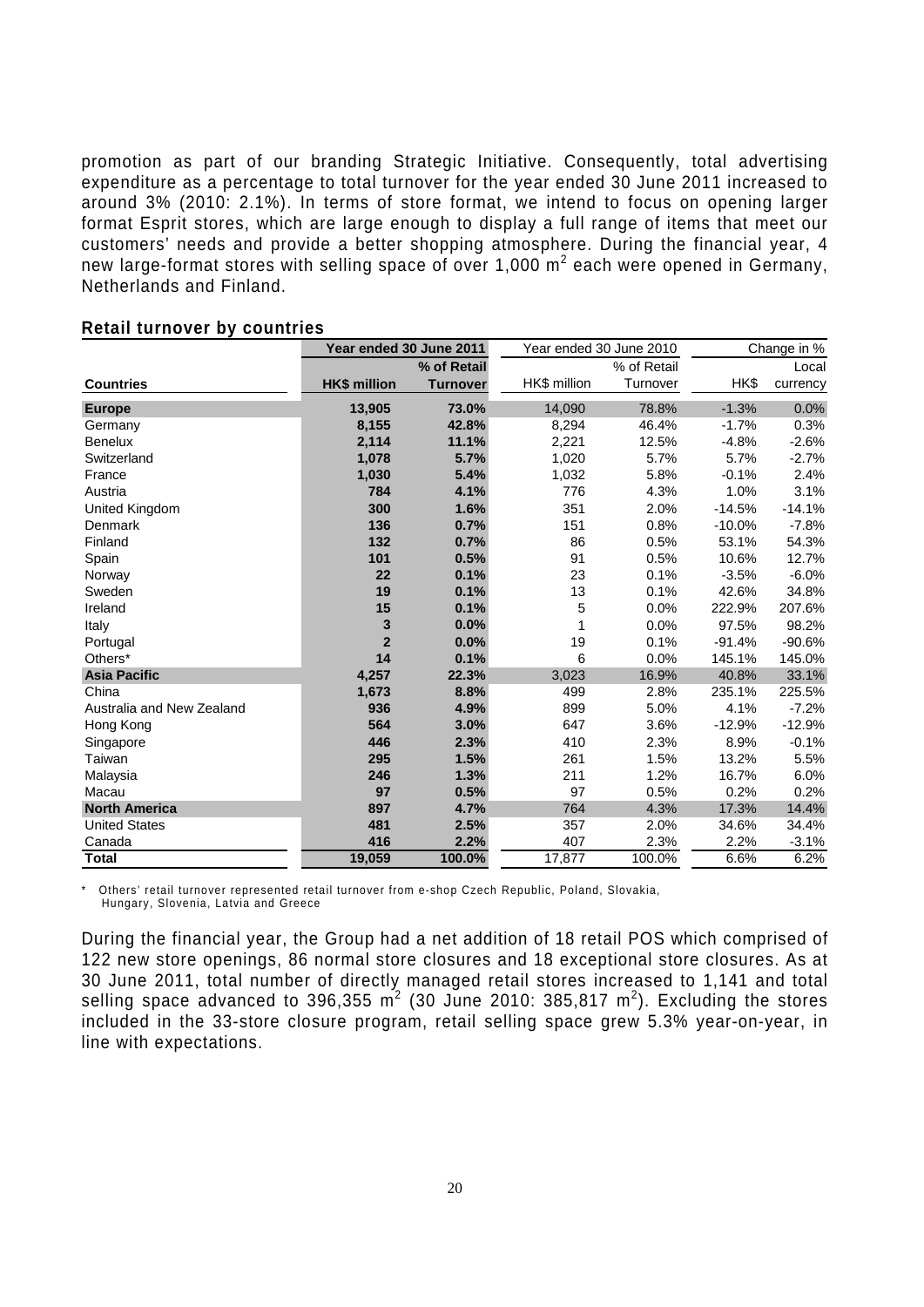# **Directly managed retail stores by countries**

|                                  |                         |                                 |                                                   | As at 30 June 2011           |                          |                                      |
|----------------------------------|-------------------------|---------------------------------|---------------------------------------------------|------------------------------|--------------------------|--------------------------------------|
|                                  | No. of<br>stores        | <b>Net</b><br>opened<br>stores* | <b>Net sales</b><br>area <sub>m<sup>2</sup></sub> | Change in<br>net sales area* | No. of<br>comp<br>stores | <b>Comp-store</b><br>sales<br>growth |
|                                  |                         |                                 |                                                   |                              |                          |                                      |
| <b>Europe</b>                    | 408                     | 8                               | 243,236                                           | 4.9%                         | 289                      | $-1.3%$                              |
| Germany**                        | 178                     | $\overline{5}$                  | 128,208                                           | 4.2%                         | 131                      | $-0.6%$                              |
| Benelux                          | 84                      | (2)                             | 40,165                                            | 5.3%                         | 59                       | $-5.3%$                              |
| France                           | 43                      | (1)                             | 21,417                                            | $-1.4%$                      | 39                       | 2.2%                                 |
| Switzerland                      | 41                      | $\overline{2}$                  | 18,032                                            | 6.0%                         | 30                       | $-4.6%$                              |
| United Kingdom                   | 28                      | (1)                             | 7,185                                             | $-4.4%$                      | 12                       | $-3.3%$                              |
| Austria                          | 17                      | 3                               | 16,190                                            | 10.3%                        | 11                       | $-1.1%$                              |
| Denmark                          | 6                       |                                 | 3,841                                             |                              | 4                        | 5.4%                                 |
| Finland                          | 5                       | 2                               | 4,074                                             | 72.7%                        | $\overline{c}$           | 19.0%                                |
| Spain                            | 3                       | 1                               | 2,844                                             | 45.8%                        | 1                        | 6.7%                                 |
| Ireland                          | $\overline{\mathbf{c}}$ |                                 | 525                                               | $-6.6%$                      |                          | n.a.                                 |
| Sweden                           | 1                       | (1)                             | 755                                               | $-26.9%$                     |                          | 36.7%                                |
| <b>Asia Pacific</b>              | 630                     | 14                              | 114,135                                           | 2.9%                         | 323                      | 0.3%                                 |
| China                            | 300                     | 12                              | 50,438                                            | 4.2%                         | 101                      | 2.7%                                 |
| Australia                        | 161                     | $\overline{7}$                  | 23,141                                            | 3.6%                         | 104                      | $-8.5%$                              |
| Taiwan                           | 86                      | (4)                             | 8,299                                             | $-0.7%$                      | 64                       | 6.8%                                 |
| Malaysia                         | 29                      |                                 | 8,963                                             | 5.8%                         | 22                       | 2.2%                                 |
| Singapore                        | 22                      | 1                               | 9,321                                             | 5.2%                         | 15                       | $-3.8%$                              |
| Hong Kong                        | 17                      | (2)                             | 9,472                                             | $-4.5%$                      | 9                        | 9.9%                                 |
| New Zealand                      | 12                      |                                 | 2,827                                             | 0.0%                         | 6                        | $-8.5%$                              |
| Macau                            | 3                       |                                 | 1,674                                             | $-1.6%$                      | $\overline{2}$           | 1.6%                                 |
| <b>North America</b>             | 89                      | 14                              | 31,125                                            | 18.5%                        | 57                       | $-1.7%$                              |
| Canada                           | 46                      | (1)                             | 15,955                                            | $-0.5%$                      | 34                       | $-7.7\%$                             |
| United States**                  | 43                      | 15                              | 15,170                                            | 48.2%                        | 23                       | 5.5%                                 |
| <b>SUBTOTAL</b>                  | 1,127                   | 36                              | 388,496                                           | 5.3%                         | 669                      | $-1.1%$                              |
| Store closure program<br>FY09/10 | 14                      | (18)                            | 7,859                                             | $-53.3%$                     | n.a.                     | n.a.                                 |
| <b>TOTAL</b>                     | 1,141                   | 18                              | 396,355                                           | 2.7%                         | 669                      | $-1.1%$                              |

n.a. Means not applicable

\* Net change from 30 June 2010

\*\* All e-shops within Europe are shown as 1 comparable store in Germany and the e-shop in U.S. is shown as 1 comparable store in U.S.

^ 1 out of the 33 stores included in the store closure program was closed in FY09/10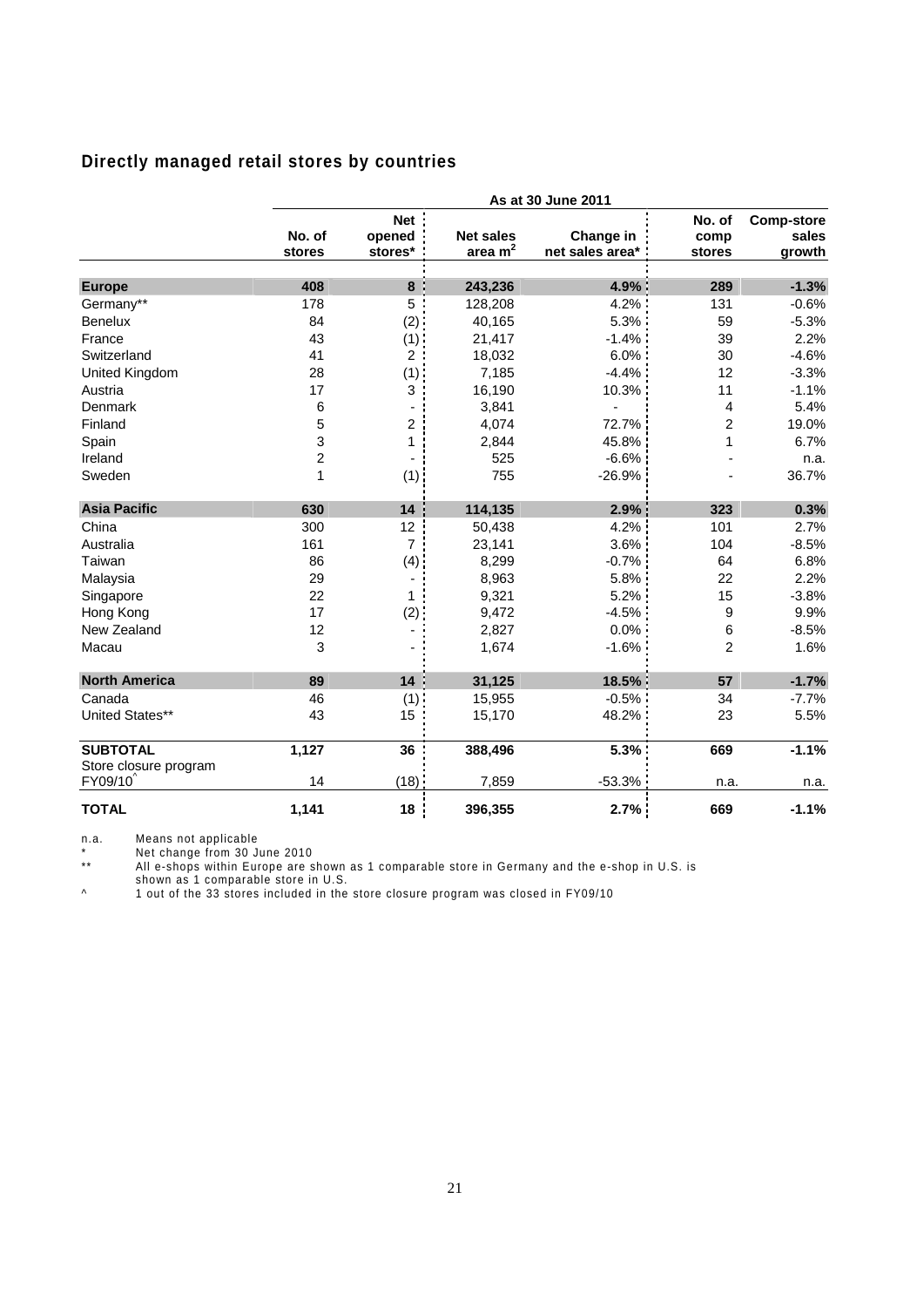### **Wholesale**

Wholesale turnover amounted to HK\$14.5 billion (2010: HK\$15.6 billion) representing 6.0% year-on-year decline in local currency.

We continued to see improving signs in the second half of the financial year, primarily in the fourth quarter, in which wholesale turnover decline narrowed to 0.6% in local currency. Nevertheless, the pace of recovery is slower than expected partly due to the prolonged macro weakness. Wholesale customers' buying patterns remained very conservative, especially for long lead time pre-orders, which still posted a year-on-year decline. In response to this buying pattern, we have been stepping up our efforts in developing Never-Out-of-Stock ("NOOS") business to cater for the change in buying behaviour towards shorter lead time orders. NOOS received good market acceptance and posted a high double digit percentage growth, stronger than expected.

Leveraging on the resilience of the local economy and our strong brand presence in the local market, wholesales sales growth development in our core market, Germany, showed a much stronger recovery as compared to other European wholesale markets. Wholesale turnover decline in Germany narrowed substantially to only 3.0% in local currency (2010:  $-15.6%$ ).

#### **Wholesale Performance Scorecard**

|                                                      |          | Year ended 30 June |  |  |
|------------------------------------------------------|----------|--------------------|--|--|
|                                                      | 2011     | 2010               |  |  |
| Year-on-year local currency turnover growth          | $-6.0\%$ | $-14.3%$           |  |  |
| Segment EBIT margin                                  | 22.9%    | 25.4%              |  |  |
| No. of Esprit controlled space POS^                  | 11.704   | 12.286             |  |  |
| Esprit controlled space area $(m^2)$                 | 702.803  | 721.500            |  |  |
| Year-on-year change in Esprit controlled space area^ | $-2.6%$  | $-9.5%$            |  |  |

^ With the roll out of the SAP program for the wholesale business, the Group has tightened the definitions of inactive accounts, resulting in the restatement of wholesale POS and controlled space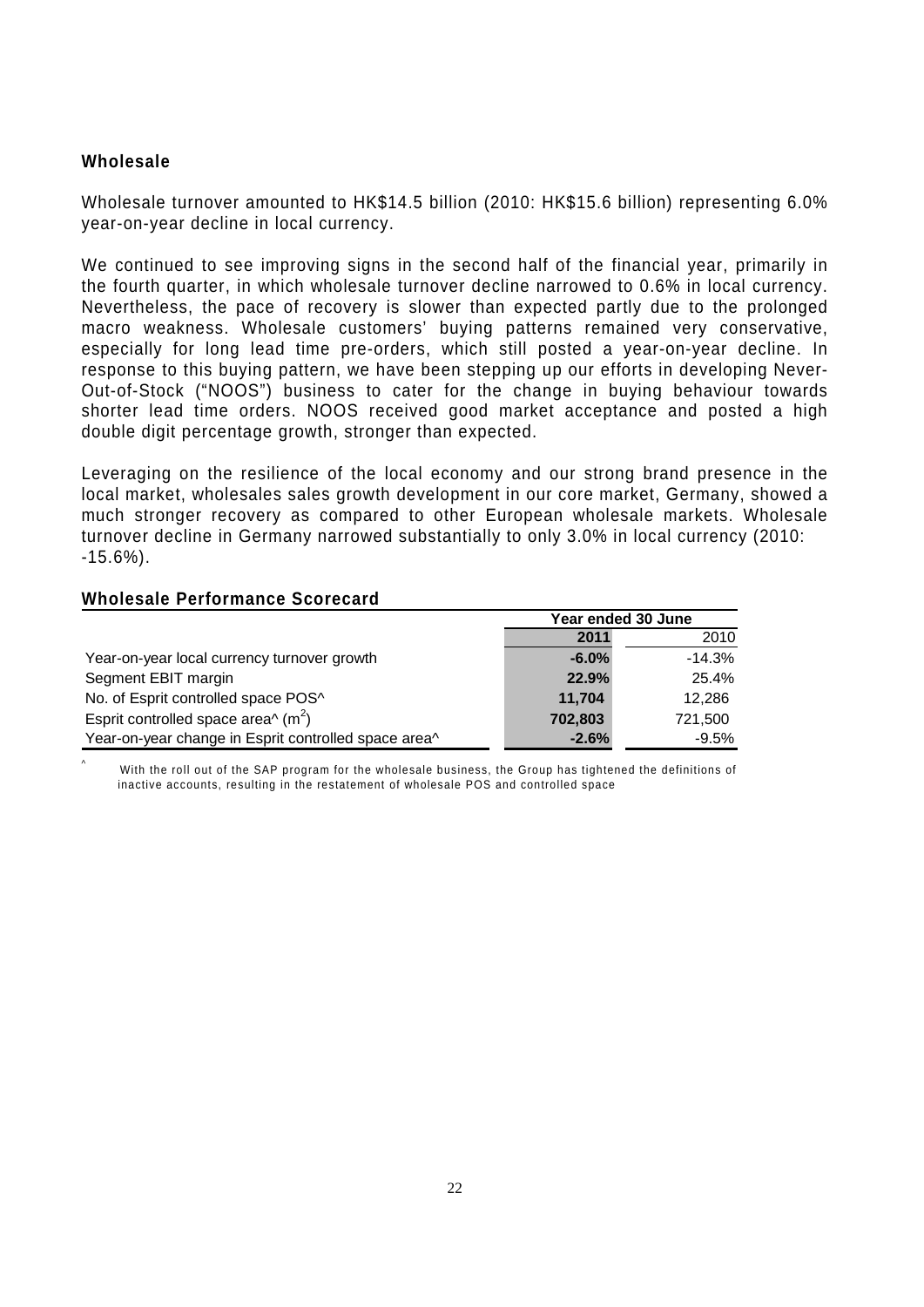#### **Wholesale turnover by countries**

|                                 |                     | Year ended 30 June 2011 |              | Year ended 30 June 2010 | Change in % |           |  |
|---------------------------------|---------------------|-------------------------|--------------|-------------------------|-------------|-----------|--|
|                                 |                     | % of Wholesale          |              | % of Wholesale          |             | Local     |  |
| <b>Countries</b>                | <b>HK\$</b> million | <b>Turnover</b>         | HK\$ million | Turnover                | HK\$        | currency  |  |
| <b>Europe</b>                   | 12,791              | 88.4%                   | 13,903       | 89.0%                   | $-8.0\%$    | $-6.2%$   |  |
| Germany*                        | 6,107               | 42.2%                   | 6,461        | 41.3%                   | $-5.5%$     | $-3.0%$   |  |
| <b>Benelux</b>                  | 2,488               | 17.2%                   | 2,769        | 17.7%                   | $-10.1%$    | $-7.6%$   |  |
| France                          | 1,473               | 10.2%                   | 1,809        | 11.6%                   | $-18.6%$    | $-15.9%$  |  |
| Scandinavia                     | 1,221               | 8.4%                    | 1,191        | 7.6%                    | 2.6%        | $-0.3%$   |  |
| Austria                         | 610                 | 4.2%                    | 699          | 4.5%                    | $-12.7%$    | $-9.7%$   |  |
| Switzerland                     | 401                 | 2.8%                    | 389          | 2.5%                    | 3.0%        | $-6.6%$   |  |
| Italy                           | 208                 | 1.4%                    | 286          | 1.8%                    | $-27.4%$    | $-24.6%$  |  |
| Spain                           | 200                 | 1.4%                    | 204          | 1.3%                    | $-2.1%$     | 0.3%      |  |
| United Kingdom                  | 57                  | 0.4%                    | 60           | 0.4%                    | $-4.4%$     | $-4.5%$   |  |
| Ireland                         | 15                  | 0.1%                    | 27           | 0.2%                    | -44.9%      | $-42.7%$  |  |
| Portugal                        | 11                  | 0.1%                    | 8            | 0.1%                    | 30.8%       | 33.6%     |  |
| <b>Asia Pacific</b>             | 1,503               | 10.3%                   | 1,566        | 10.0%                   | $-4.0%$     | $-5.3%$   |  |
| China                           | 977                 | 6.7%                    | 285          | 1.8%                    | 242.8%      | 232.8%    |  |
| Macau**                         | 465                 | 3.2%                    | 1,198        | 7.7%                    | $-61.2%$    | $-59.5%$  |  |
| Australia                       | 61                  | 0.4%                    | 77           | 0.5%                    | $-20.7%$    | $-28.9%$  |  |
| Hong Kong                       |                     |                         | 6            | 0.0%                    | $-100.0\%$  | $-100.0%$ |  |
| <b>North America and others</b> | 181                 | 1.3%                    | 162          | 1.0%                    | 12.0%       | 6.5%      |  |
| Canada                          | 171                 | 1.2%                    | 146          | 0.9%                    | 16.9%       | 10.9%     |  |
| <b>United States</b>            | 10                  | 0.1%                    | 16           | 0.1%                    | $-33.7%$    | $-33.8%$  |  |
| <b>Total</b>                    | 14,475              | 100.0%                  | 15,631       | 100.0%                  | $-7.4%$     | $-6.0%$   |  |

Germany wholesale sales includes sales to other European countries mainly Russia, Poland, Greece,

Czech Republic and Slovenia

Macau wholesale sales for the year ended 30 June 2011 includes sales to other countries mainly Columbia, Middle East and Thailand. Macau sales for the year ended 30 June 2010 also included wholesale sales to the former China Joint Venture

The strengthening of the wholesale channel continued during the financial year with stronger emphasis placed on the development of franchise stores. Hence, the controlled wholesale space of franchise stores increased 2.1% year-on-year to  $406,253m^2$ representing 57.8% (30 June 2010: 55.1%) of total controlled wholesale space. Nevertheless, the macro weakness still had an unfavourable impact on our wholesale distribution channel leading to a net decline in the number of wholesale POS and controlled wholesale space during the second half of the financial year. As at 30 June 2011, total controlled wholesale space fell by 2.6% to 702,803  $m^2$  mainly due to the decline in controlled wholesale space of shop-in-stores and identity corners in Europe, offsetting the positive 4.8% year-on-year growth in controlled wholesale space in Asia Pacific. The decline in controlled wholesale space in Europe during the second half of the financial year was mainly attributable to the decline in wholesale controlled space in Germany, France, Austria, the United Kingdom and Ireland where there were closures of non-performing wholesale POS and bankruptcy of some customers. In Asia Pacific, controlled wholesale space growth was mainly driven by the strong growth in China, Philippines and India at 8.7%, 10.7% and 16.6%, respectively. As at 30 June 2011, the number of wholesale cities in China increased by 16 to 179 (30 June 2010: 163).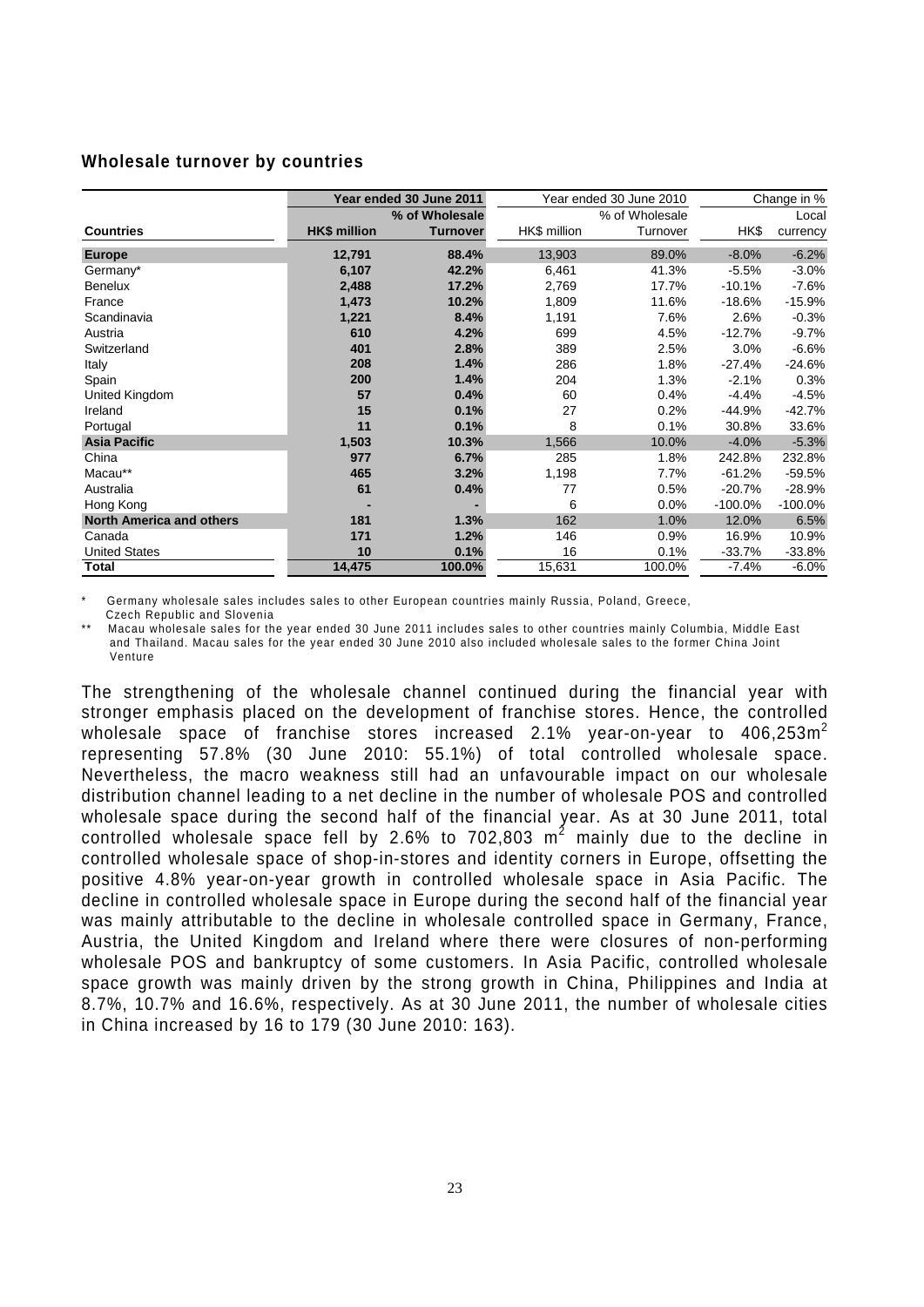|                            |                  |                  |                                                                          |                                  |                  |                  |                                                                          |                                  |                  |                               |                                                      |                                  |                  |                  |                                                                | As at 30 June 2011                            |
|----------------------------|------------------|------------------|--------------------------------------------------------------------------|----------------------------------|------------------|------------------|--------------------------------------------------------------------------|----------------------------------|------------------|-------------------------------|------------------------------------------------------|----------------------------------|------------------|------------------|----------------------------------------------------------------|-----------------------------------------------|
|                            |                  |                  | Franchise stores**                                                       |                                  |                  |                  | Shop-in-stores**                                                         |                                  |                  |                               | Identity corners**                                   |                                  |                  |                  | Total**                                                        |                                               |
| <b>Countries</b>           | No. of<br>stores | <b>Net sales</b> | Net opened change in<br>stores/<br>area m <sup>2</sup> Reclassification' | <b>Net</b><br>net sales<br>area* | No. of<br>stores | <b>Net sales</b> | Net opened change in<br>stores/<br>area m <sup>2</sup> Reclassification* | <b>Net</b><br>net sales<br>area* | No. of<br>stores | <b>Net sales</b><br>area $m2$ | Net opened change in<br>stores/<br>Reclassification* | <b>Net</b><br>net sales<br>area* | No. of<br>stores | <b>Net sales</b> | Net opened<br>stores/<br>area m <sup>2</sup> Reclassification* | <b>Net</b><br>change in<br>net sales<br>area* |
| <b>Esprit Europe</b>       | 1,108            | 278,555          | (41)                                                                     | $-1.3%$                          | 4,840            | 190,102          | (177)                                                                    | $-4.8%$                          | 4.617            | 102,856                       | (427)                                                | $-9.9%$                          | 10,565           | 571,513          | (645)                                                          | $-4.1%$                                       |
| Germany***                 | 421              | 118,137          | $\overline{4}$                                                           | 2.1%                             | 3.719            | 152,786          | (113)                                                                    | $-4.4%$                          | 2,603            | 50,901                        | (192)                                                | $-8.7%$                          | 6,743            | 321,824          | (301)                                                          | $-2.9%$                                       |
| France                     | 204              | 35,665           | (24)                                                                     | $-5.7%$                          | 400              | 10,394           | (11)                                                                     | $-7.0%$                          | 360              | 10,293                        | (45)                                                 | $-6.2%$                          | 964              | 56,352           | (80)                                                           | $-6.0%$                                       |
| Benelux                    | 168              | 52,282           | (7)                                                                      | 1.1%                             | 163              | 6,874            | (3)                                                                      | $-1.0%$                          | 658              | 16,949                        | (84)                                                 | $-9.3%$                          | 989              | 76,105           | (94)                                                           | $-1.6%$                                       |
| Austria                    | 81               | 14,791           | (7)                                                                      | $-13.6%$                         | 111              | 3,760            | (28)                                                                     | $-24.1%$                         | 117              | 3,061                         | (90)                                                 | -37.2%                           | 309              | 21,612           | (125)                                                          | $-19.8%$                                      |
| Sweden                     | 80               | 24,592           | 6                                                                        | 8.1%                             |                  | 40               |                                                                          | $\overline{\phantom{a}}$         | 103              | 2,111                         | 10                                                   | 0.8%                             | 184              | 26,743           | 16                                                             | 7.4%                                          |
| Italy                      | 46               | 9,242            | (2)                                                                      | $-4.7%$                          | 37               | 1,642            |                                                                          | 8.4%                             | 131              | 3,375                         |                                                      | 6.9%                             | 214              | 14,259           | 8                                                              | $-0.8%$                                       |
| Switzerland                | 45               | 8,235            | (3)                                                                      | $-10.8%$                         | 51               | 2,789            |                                                                          | 0.4%                             | 67               | 1,328                         | (19)                                                 | $-30.9%$                         | 163              | 12,352           | (19)                                                           | $-11.3%$                                      |
| Finland                    | 22               | 6,380            | $\overline{2}$                                                           | 4.9%                             | 93               | 4,562            |                                                                          | 4.9%                             | 352              | 9,555                         | 13                                                   | 2.4%                             | 467              | 20,497           | 21                                                             | 3.7%                                          |
| Denmark                    | 17               | 4,173            | (9)                                                                      | $-33.8%$                         |                  | 209              | (1)                                                                      | $-6.7%$                          | 121              | 2,828                         | (3)                                                  | 4.9%                             | 145              | 7,210            | (13)                                                           | $-21.8%$                                      |
| Spain                      |                  | 3,308            |                                                                          | $-6.2%$                          | 219              | 5,586            | (23)                                                                     | $-7.8%$                          | 21               | 504                           | 9                                                    | 123.0%                           | 254              | 9,398            | (12)                                                           | $-4.2%$                                       |
| United Kingdom             |                  | 746              |                                                                          |                                  | 22               | 843              | (7)                                                                      | $-16.9%$                         | 75               | .738                          | (15)                                                 | $-56.3%$                         | 102              | 3,327            | (22)                                                           | $-42.0%$                                      |
| Ireland                    |                  | 559              | (1)                                                                      | $-31.7%$                         | 17               | 617              | (6)                                                                      | $-31.1%$                         |                  | 163                           | (15)                                                 | $-58.8%$                         | 27               | 1,339            | (22)                                                           | $-36.6%$                                      |
| Norway                     |                  | 445              | (2)                                                                      | $-40.9%$                         |                  |                  |                                                                          | $\overline{\phantom{a}}$         |                  | 50                            |                                                      |                                  |                  | 495              | (2)                                                            | $-38.4%$                                      |
| <b>Esprit Asia Pacific</b> | 1.004            | 127.698          | 182                                                                      | 10.6%                            | 135              | 3,592            | (116)                                                                    | $-63.2%$                         |                  |                               | (3)                                                  | $-100.0%$                        | 1.139            | 131.290          | 63                                                             | 4.8%                                          |
| China                      | 712              | 87,781           | 69                                                                       | 8.7%                             | <b>1999</b>      | $\sim$           | <b>.</b>                                                                 | $\overline{\phantom{a}}$         | ٠                |                               |                                                      | $\sim$                           | 712              | 87,781           | 69                                                             | 8.7%                                          |
| Thailand                   | 86               | 5.716            | 63                                                                       | 94.3%                            |                  |                  | (71)                                                                     | $-100.0%$                        |                  |                               |                                                      |                                  | 86               | 5.716            | (8)                                                            | $-0.1%$                                       |
| India                      | 56               | 7,914            | 36                                                                       | 48.9%                            |                  |                  | (27)                                                                     | $-100.0%$                        |                  |                               |                                                      |                                  | 56               | 7,914            | 9                                                              | 16.6%                                         |
| The Middle East            | 46               | 12,270           | (1)                                                                      | 0.4%                             |                  |                  | (4)                                                                      | $-100.0%$                        |                  |                               |                                                      |                                  | 46               | 12,270           | (5)                                                            | $-6.3%$                                       |
| Philippines                | 18               | 2,631            | $\overline{2}$                                                           | 10.7%                            |                  |                  |                                                                          |                                  |                  |                               |                                                      |                                  | 18               | 2,631            | $\overline{\phantom{a}}$                                       | 10.7%                                         |
| Australia                  |                  |                  |                                                                          |                                  | 55               | 1,938            | (3)                                                                      | $-4.5%$                          |                  |                               |                                                      |                                  | 55               | 1.938            | (3)                                                            | $-4.5%$                                       |
| Others                     | 86               | 11,386           | 13                                                                       | $-3.9%$                          | 80               | 1,654            | (11)                                                                     | $-36.8%$                         |                  |                               | (3)                                                  | $-100.0%$                        | 166              | 13,040           | (1)                                                            | $-10.3%$                                      |
| Total <sup>#</sup>         | 2,112            | 406,253          | 141                                                                      | 2.1%                             | 4,975            | 193,694          | (293)                                                                    | $-7.5%$                          | 4,617            | 102,856                       | (430)                                                | $-10.0%$                         | 11,704           | 702.803          | (582)                                                          | $-2.6%$                                       |

#### **Wholesale Distribution Channel by Countries (controlled space only)**

\* Net change from 30 June 2010

\*\* Excludes Red Earth and salon

\*\*\* Germany controlled space wholesale POS include controlled space wholesale POS in countries outside Germany, mainly Russia, Poland, Greece, Czech Republic and Croatia

# The opening balances of the POS numbers of franchise stores, shop-in-stores and identity corners in Europe were restated to 1,149, 5,017 and 5,044 respectively and the opening balances of the wholesale controlled space of franchise stores, shop-in-stores and identity corners in Europe were restated to 282,297m<sup>2</sup>, 199,722m<sup>2</sup> and 114,166m<sup>2</sup> respectively. Consequently, the opening balances of the POS numbers for franchise stores, shop-in-stores and identity corners for the Group were restated to 1,971, 5,268 and 5,047 respectively and the opening balances of the wholesale controlled space of franchise stores, shop-in-stores and identity corners for the Group were restated to  $397.787m^2$ , 209,487 $m^2$  and 114,226 $m^2$  respectively. With the roll out of the SAP program for the wholesale business, the Group has tightened the definitions of inactive accounts, resulting in the restatement of wholesale POS and controlled space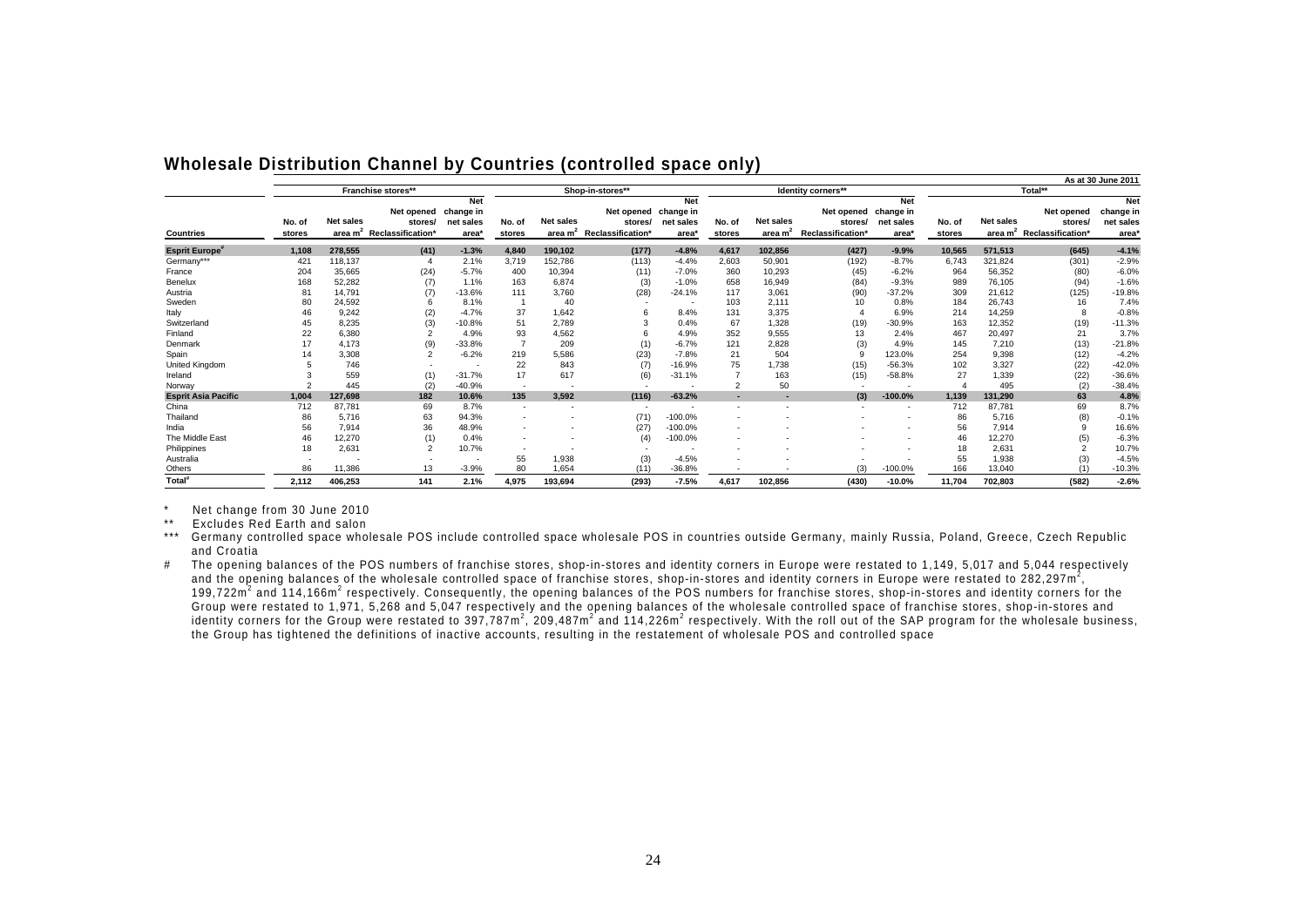# **Licensing**

Licensing turnover (primarily license royalties) increased to HK\$185 million (2010: HK\$181 million), representing 2.5% year-on-year growth in local currency.

During the second half of the financial year, we successfully launched the new fragrance, "Esprit Jeans Style". The launch was accompanied by a strong media campaign in TV, print and internet. The close link between fashion and fragrance was demonstrated clearly during its pre-launch in 70 Esprit retail stores where visualisation was made under the Esprit fashion denim theme. The success of this new concept has opened up a new area for Esprit fragrances which will be supported by a communication complementing Esprit's own fashion campaign.

# **PROFITABILITY ANALYSIS**

Amidst the challenging macro environment, the Group made a strategic decision to divest operations in North America, exit from retail operations in Spain, Denmark and Sweden and close down certain additional non-profitable stores worldwide so that the Group can concentrate its efforts and resources in developing higher growth and profitable markets and avoid incurring further losses from non-performing markets and stores. Their financial impact to the Group results is shown as follows.

# **Financial impact of the divestment of operations in North America**

The Group acquired the Esprit trademark rights in the United States and the Caribbean Islands as well as the remaining 37% interest in Esprit International in 2002, unifying the Esprit brand globally. Since then, the business in North America has been making losses despite our continued efforts and investment. As a result, the Group decided to divest its business in North America. The planned divestment mainly involves closing down 93 directly managed retail stores in North America. During the financial year, our retail operation in North America delivered retail turnover of HK\$897 million and incurred EBIT loss of HK\$308 million before store closure costs. The cost in relation to the divestment was HK\$1,268 million, which comprised of the provision for store closure of HK\$944 million and the impairment of stores / assets of HK\$324 million.

### **Financial impact of additional store closures**

80 additional loss-making stores were identified for closure, among which 65 are in Europe and 15 are in Asia Pacific. As a result of our strategic decision to exit retail operations in Spain, Denmark and Sweden, we are closing down all the directly managed retail stores in these three countries. During the financial year, these 80 directly managed retail stores delivered retail turnover of HK\$1,039 million and incurred EBIT loss of HK\$222 million before store closure costs. The cost for these additional store closures amounted to HK\$1,161 million, representing the provision for store closure of HK\$744 million and the impairment of stores / assets of HK\$417 million.

Due to the impact of such exceptional events in FY10/11 and FY09/10, the Group believes its results after being adjusted for the impact of such changes will give a more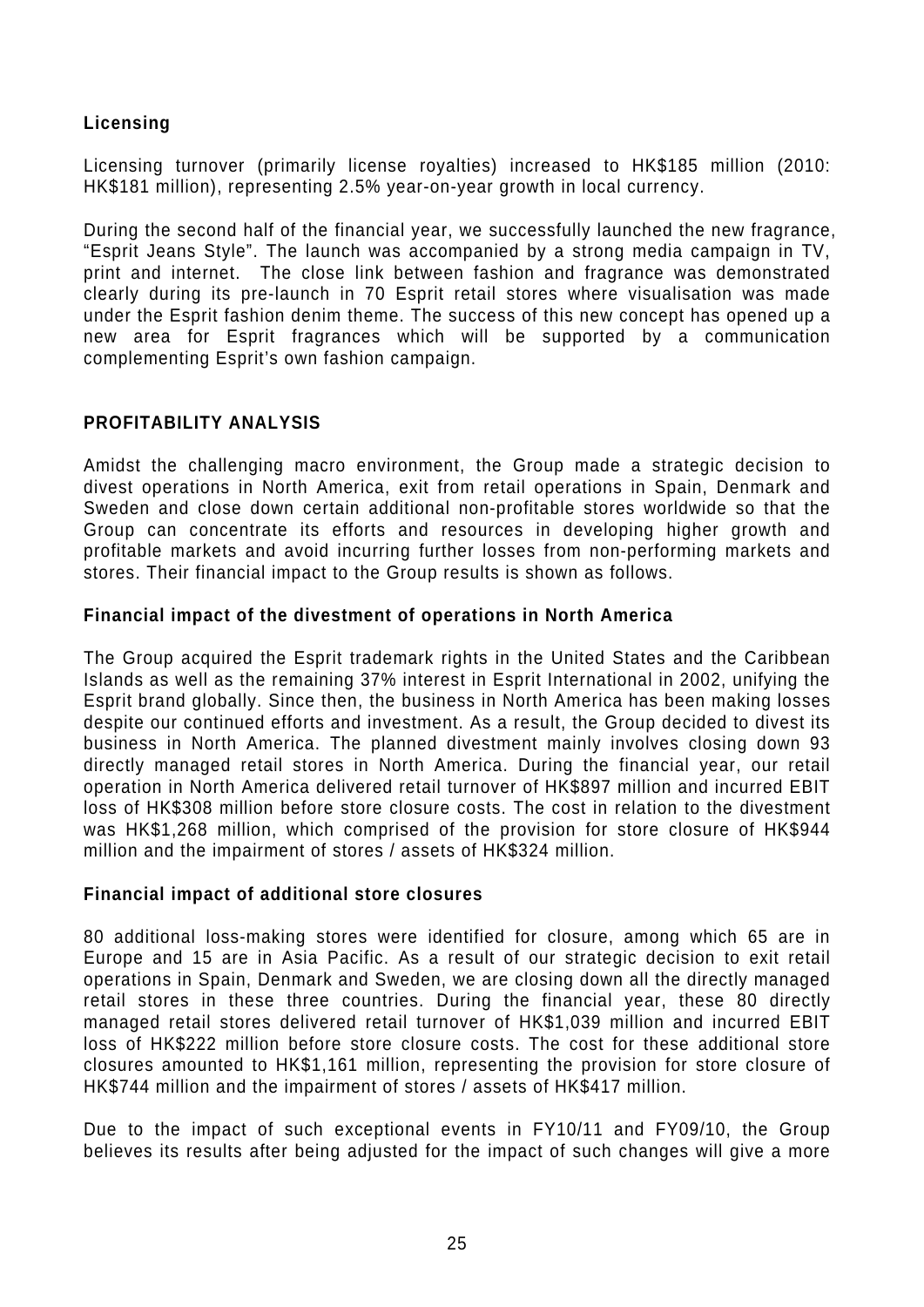meaningful year-on-year comparison of its operational performances. Hence, the table below showed the adjusted results of both FY10/11 and FY09/10.

| HK\$ million                                              | Year ended<br>30 June 2011 | Year ended<br>30 June 2010 |
|-----------------------------------------------------------|----------------------------|----------------------------|
| <b>Operating profit</b>                                   | 692                        | 3,786                      |
| Add back:                                                 |                            |                            |
| (i) Impairment of stores / assets*                        | 741                        | 352                        |
| (ii) Provision for store closure                          | 1,688                      | 441                        |
| <b>Adjusted operating profit</b>                          | 3,121                      | 4,579                      |
| <b>Profit before taxation</b>                             | 710                        | 5,474                      |
| Add back:                                                 |                            |                            |
| (i) Impairment of stores / assets*                        | 741                        | 352                        |
| (ii) Provision for store closure                          | 1,688                      | 441                        |
| (iii) Gain on measuring equity interest in the associated |                            |                            |
| companies held before business combination                |                            | (1,586)                    |
| Adjusted profit before taxation                           | 3,139                      | 4,681                      |
| <b>Adjusted taxation</b>                                  | 787                        | 1,322                      |
| <b>Adjusted net profit</b>                                | 2,352                      | 3,359                      |

Represent impairment of stores / assets in association with store closure program announced in FY10/11 and FY09/10 as well as the divestment of operations in North America

**Gross profit** amounted to HK\$18,198 million (2010: HK\$18,436 million) with a **gross profit margin** of 53.9% (2010: 54.7%) or 54.0% in local currency. The decline of gross profit and gross profit margin was primarily due to rising raw material and labour costs and an unfavourable currency impact, partially offset by the favourable impact from the shift in channel mix towards retail.

**Operating expenses** amounted to HK\$17,506 million (2010: HK\$14,650 million), 19.5% higher than last year, mainly due to the full year consolidation of China, the provision for additional store closures, the divestment of operations in North America and an unfavourable currency impact. Stripping out the impact of consolidation of China, exceptional changes and the impairment of stores / assets for stores other than the stores under the store closure program, adjusted operating expenses grew 5.8% to HK\$13.9 billion (2010: HK\$13.2 billion) mainly due to the increase in expenses in relation to the retail expansion and costs associated with the implementation of the Strategic Initiatives, partially offset by the decrease in the doubtful debt provision.

Due to the decrease in gross profit and an increase in operating expenses, **operating profit** fell to HK\$692 million (2010: HK\$3,786 million). **Operating profit margin** was 2.0% (2010: 11.2%) or 3.3% in local currency. Adjusted operating profit amounted to HK\$3,121 million (2010: HK\$4,579 million) and adjusted operating profit margin was 9.2% (2010: 13.6%). The decline in adjusted operating profit margin was mainly due to an unfavourable currency impact, continued shift in channel mix towards retail which lowered adjusted operating profit margin, mounting cost inflationary pressure, and negative wholesale turnover growth leading to a deleveraging effect.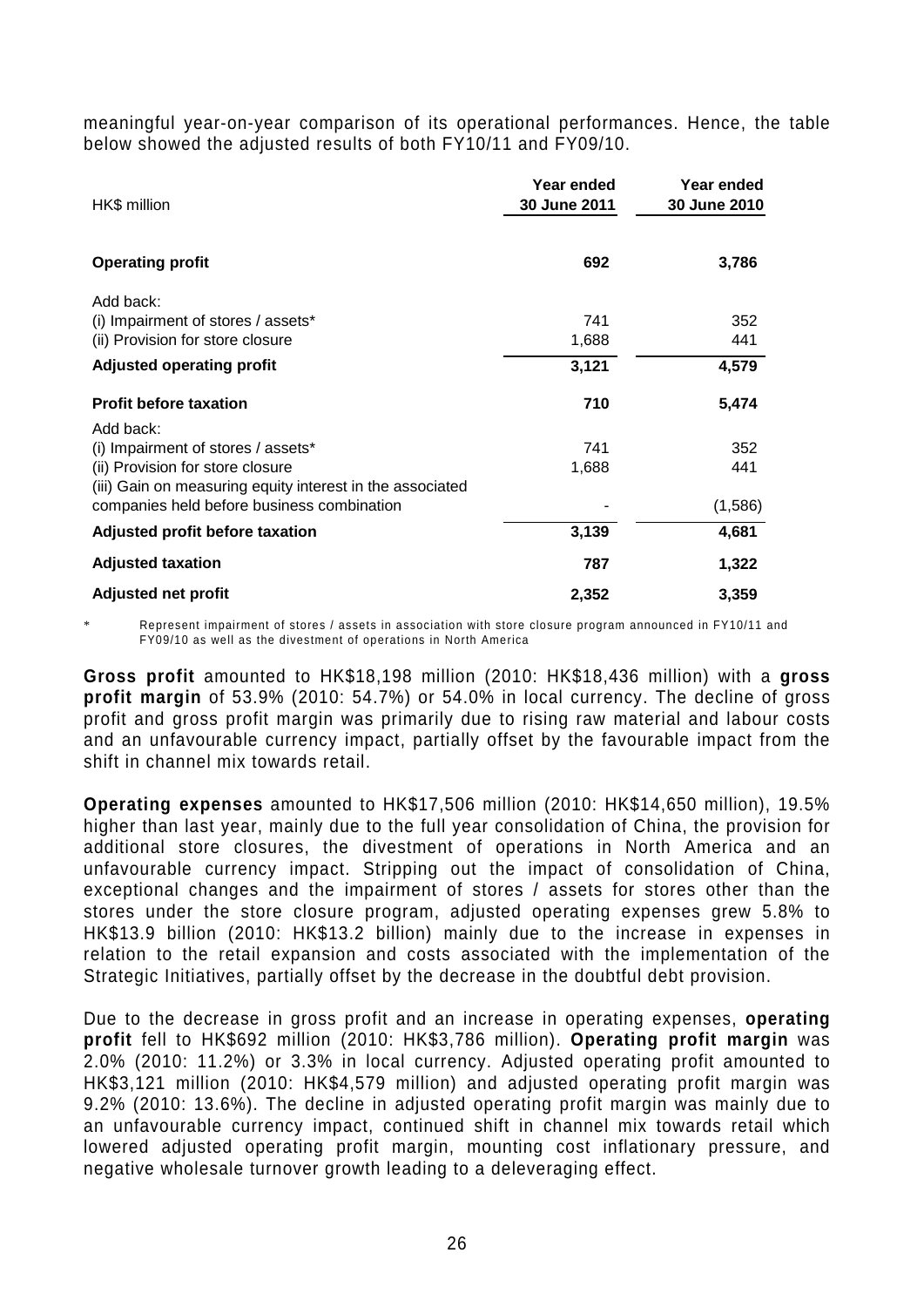Retail EBIT margin was –5.4% (2010: 3.8%). Excluding the provision for exceptional store closures in FY10/11 and FY09/10 and the divestment of operations in North America, retail EBIT margin declined to 7.1% (2010: 8.2%) mainly due to a decrease in the gross profit margin, deleveraging effect from the marginal decline in comparable store sales and a longer ramp up period for new and full year stores. As a result of continued execution of cost tightening measures, operating expenses at comparable stores (excluding e-shop) dropped marginally year-on-year.

Wholesale EBIT margin was 22.9% (2010: 25.4%). The decline was mainly due to a decrease in the gross profit margin and the deleveraging effect resulting from negative wholesale sales development. The decrease in gross profit margin was mainly attributable to the lower wholesale gross profit margin achieved in Europe, whilst there was improvement in the wholesale gross profit margin in Asia Pacific. The wholesale gross profit margin decline in Europe was mainly due to increase in input costs, e.g. higher cotton prices and labour costs.

**Profit before taxation** was HK\$710 million (2010: HK\$5,474 million) and the adjusted profit before taxation was HK\$3,139 million (2010: HK\$4,681 million). The decline was mainly due to the decrease in profitability as explained above.

The Group's **effective tax rate** was 88.9% (2010: 22.8%) and the adjusted effective tax rate of the Group was 25.1% (2010: 28.2%).

**Net profit** amounted to HK\$79 million (2010: HK\$4,226 million) and the **net profit margin** was 0.2% (2010: 12.5%). The adjusted net profit amounted to HK\$2,352 million (2010: HK\$3,359 million) and the adjusted net profit margin was 7.0% (2010: 10.0%).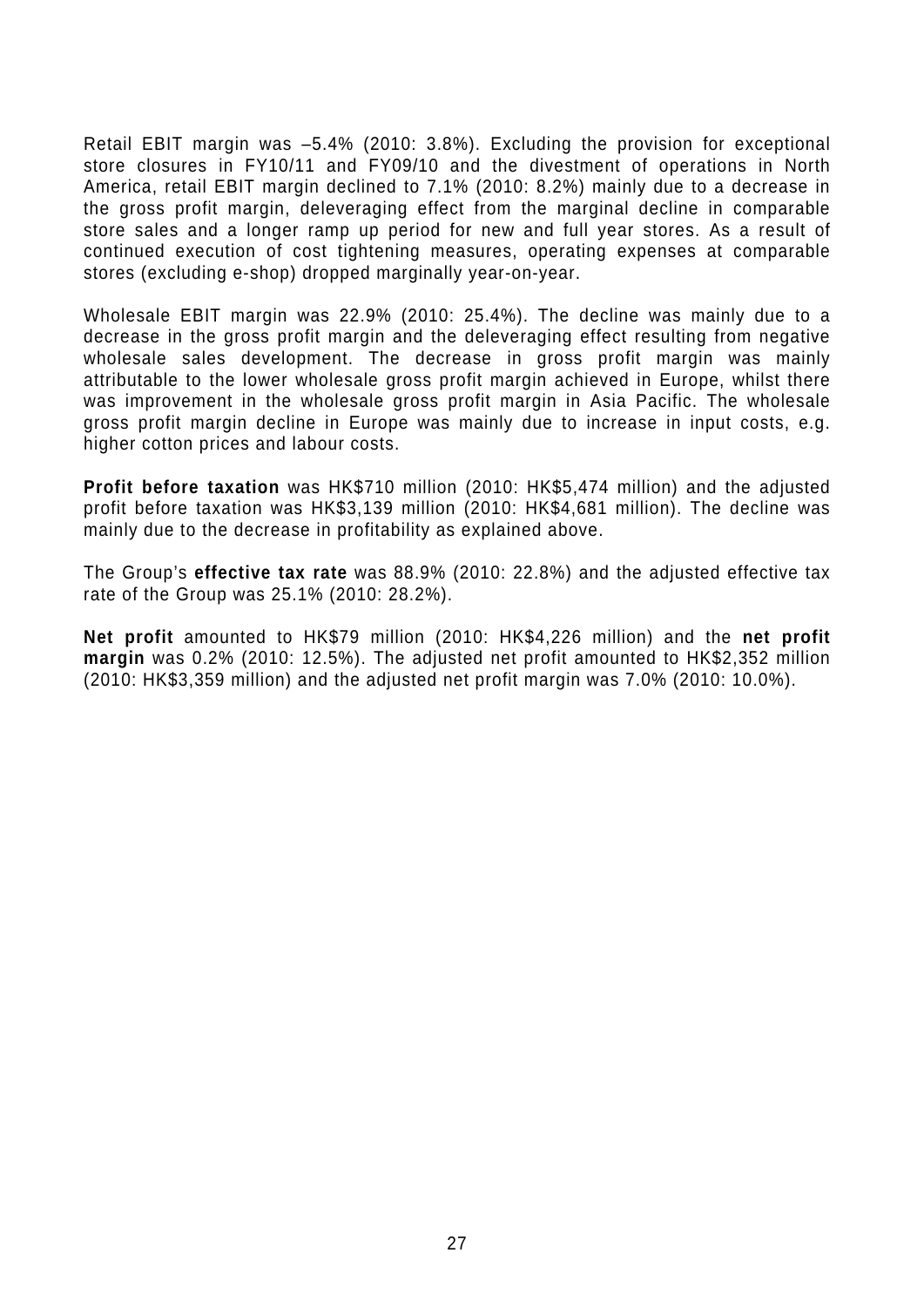## **BALANCE SHEET REVIEW**

As at 30 June 2011, **cash and bank balances** amounted to HK\$4,794 million (30 June 2010: HK\$6,748 million). The net cash inflow from operating activities dropped to HK\$1,835 million (2010: HK\$5,412 million) primarily due to lower profitability and increases in working capital. Deducting interest bearing external borrowings from cash and bank balances, the net cash balance was HK\$2,714 million (30 June 2010: HK\$4,148 million). The decline in net cash balance was mainly due to the scheduled repayment of bank loans of HK\$520 million (2010: nil) and an increase in dividends paid as the interim dividend for FY10/11 which was paid during the financial year was higher than the interim dividend for FY09/10 paid in the previous financial year as a result of the adoption of the new dividend policy.

|                                                                                                    | <b>Year ended</b> | Year ended       |
|----------------------------------------------------------------------------------------------------|-------------------|------------------|
| <b>HK\$</b> million                                                                                | 30 June 2011      | 30 June 2010     |
| Cash and cash equivalents as at 1 July                                                             | 6,748             | 4,840            |
| Net cash inflow from operating activities                                                          | 1,835             | 5,412            |
| Net cash used in investing activities<br>Net cash outflow for acquisition of remaining interest in | (1,634)           | (4, 429)         |
| the associated companies<br>Net cash outflow for acquisition of a subsidiary                       | (250)             | (3, 173)<br>(41) |
| Purchase of property, plant and equipment                                                          | (1, 436)          | (1,509)          |
| Proceeds from disposal of property, plant & equipment                                              |                   | 16               |
| Interest received                                                                                  | 45                | 33               |
| Dividend received from an associate                                                                |                   | 245              |
| Net cash (used in) / inflow from financing activities                                              | (2,612)           | 1,296            |
| Net proceeds on issue of shares for cash                                                           |                   | 186              |
| Proceeds from bank loans                                                                           |                   | 2,600            |
| Interest paid on bank loans                                                                        | (21)              | (8)              |
| Repayment of bank loans                                                                            | (520)             |                  |
| Dividends paid                                                                                     | (2,079)           | (1,482)          |
| Net (decrease) / increase in cash and cash equivalents                                             | (2, 411)          | 2,279            |
| Effect of change in exchange rates                                                                 | 457               | (371)            |
| Cash and cash equivalents as at 30 June                                                            | 4,794             | 6,748            |
| Less:                                                                                              |                   |                  |
| <b>Bank loans</b>                                                                                  | 2,080             | 2,600            |
| Net cash balance                                                                                   | 2,714             | 4,148            |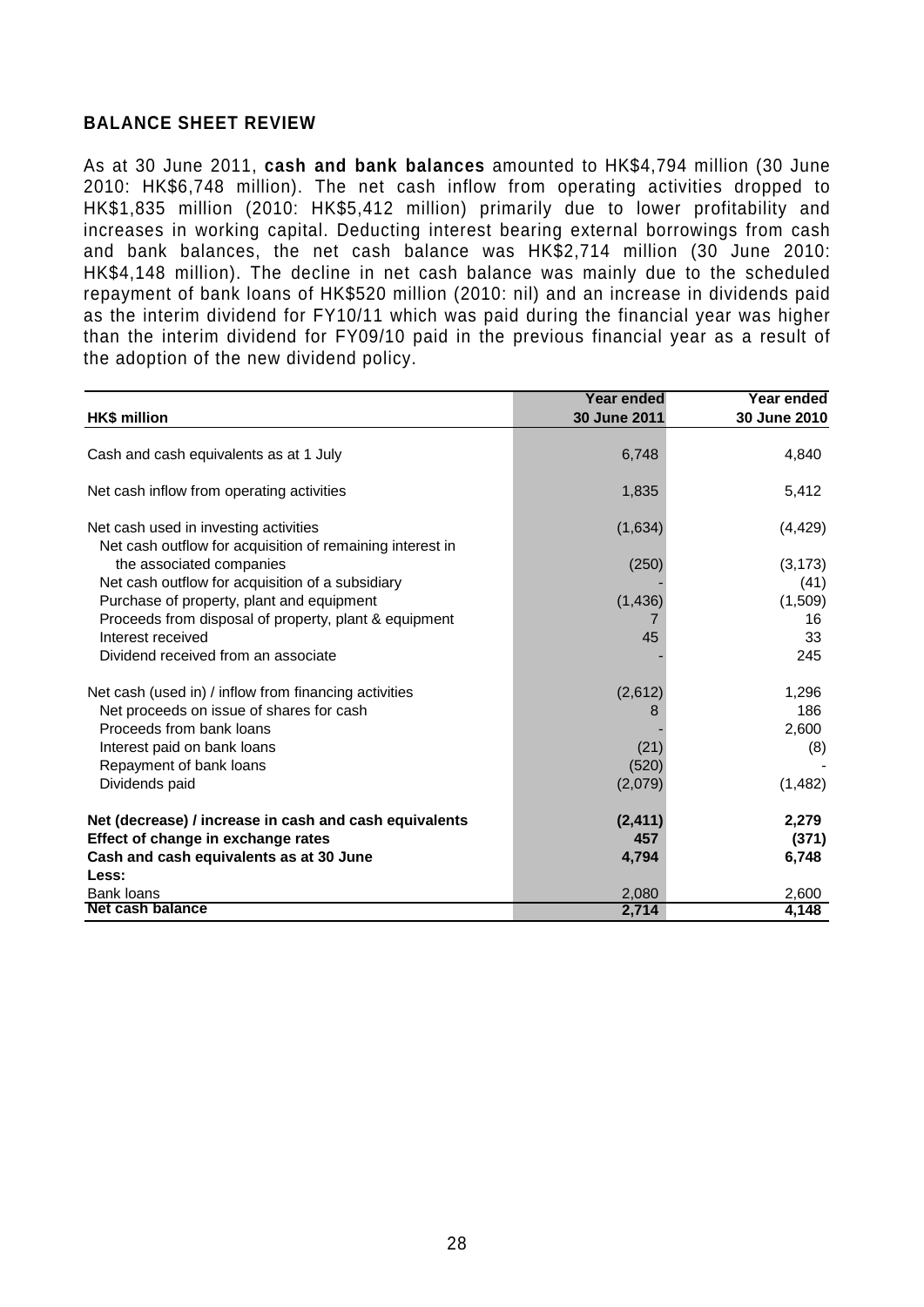Capital expenditure of the Group amounted to HK\$1,436 million (2010: HK\$1,509 million). The year-on-year increase in investment in office and others was mainly attributable to our investment in the new distribution centre situated in Mönchengladbach, Germany. Total capital expenditure made for the new distribution centre amounted to about HK\$247 million.

|                                           | Year ended   | Year ended   |
|-------------------------------------------|--------------|--------------|
| <b>HK\$million</b>                        | 30 June 2011 | 30 June 2010 |
| New stores and expansion                  | 380          | 576          |
| Refurbishing existing stores              | 203          | 232          |
| IT projects                               | 484          | 639          |
| Office & others                           | 369          | 62           |
| Purchase of property, plant and equipment | 1.436        | 1,509        |

As at 30 June 2011, **net trade debtors balance** increased to HK\$3,101 million (30 June 2010: HK\$2,389 million) partly due to a 18.4% year-on-year appreciation in EUR/HKD closing rate. The cover ratio before provision (the amount of insured and secured trade debtors including VAT over gross trade debtors including VAT) advanced to 43.6% (30 June 2010: 38.9%).



As at 30 June 2011, **inventory** increased to HK\$4,218 million (30 June 2010: HK\$2,455 million) mainly driven by a 18.4% year-on-year appreciation of the EUR/HKD closing rate, a 20.5% increase in the number of units of inventory, primarily in Europe and the higher cost of inventory due to input cost pressure. The increase in the number of units of inventory and cost of inventory was also partly due to the retail expansion and our intention to maintain a higher level of NOOS inventory in response to the change in buying behaviour of wholesale customers. Inventory turnover for the financial year was 76 days (2010: 63 days).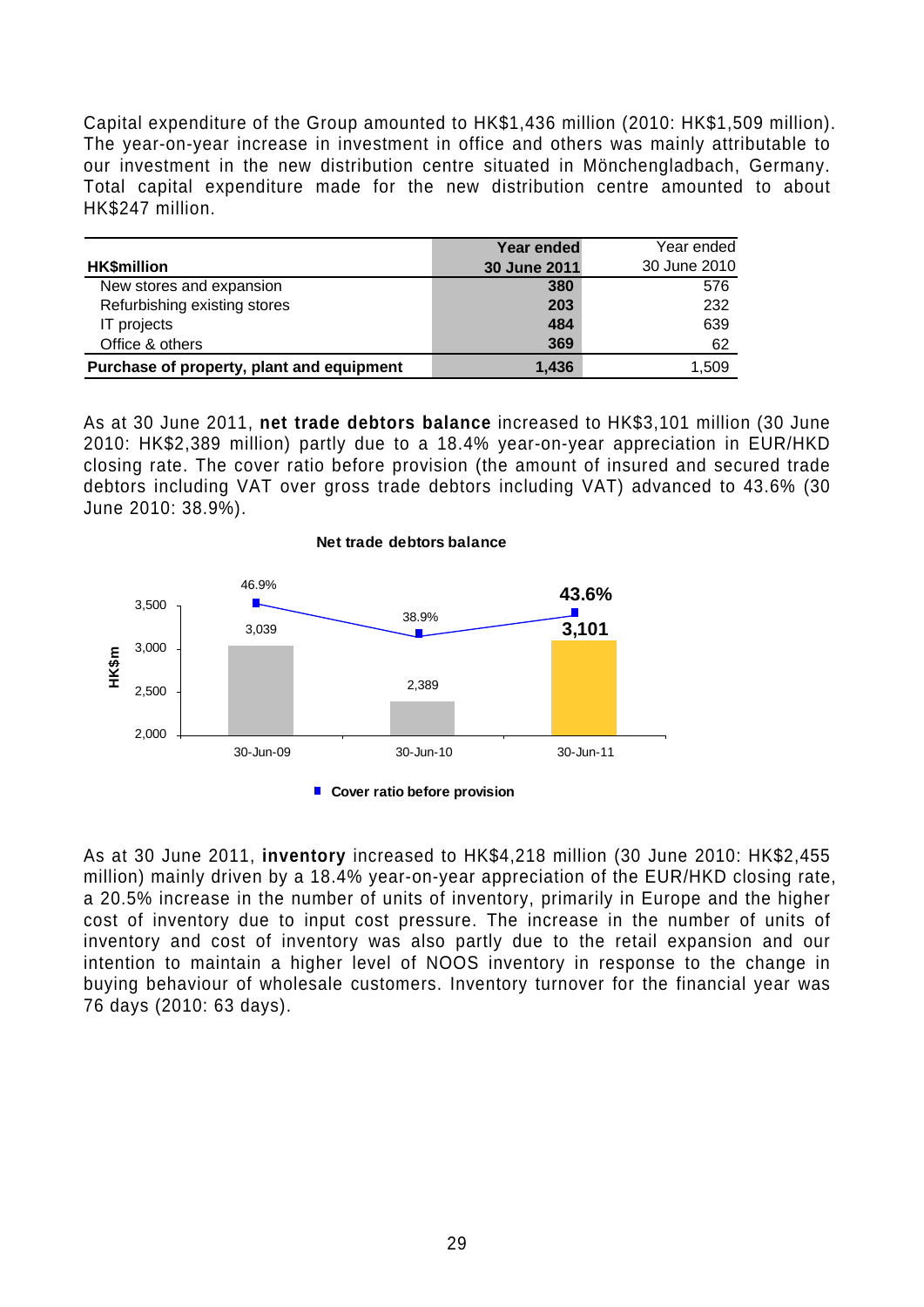

**Total interest bearing external borrowings** declined to HK\$2,080 million (30 June 2010: HK\$2,600 million) as at 30 June 2011. None of the Group's assets were pledged as security for overdraft or any short-term revolving facility.

# **HUMAN RESOURCES**

As at 30 June 2011, the Group employed over 14,100 full-time equivalent staff (30 June 2010: over 14,100) around the globe. Competitive remuneration packages that take into account business performance, market practices and competitive market conditions are offered to employees in compensation for their contribution. In addition, share options and discretionary bonuses are also granted based on the Group's and individual's performances. All employees around the world are connected through the Group's quarterly newsletters and global intranet.

### **FOREIGN EXCHANGE RISK MANAGEMENT**

In the past, most of the suppliers in Asia were asked to quote and settle in Euros. To better minimise our foreign exchange exposure on sourcing costs for merchandise produced for Europe and North America in Asia, some of the suppliers in Asia were asked to quote and settle in US dollar for selected pilot product divisions starting in the first half of the financial year and this has been extended since January 2011 to all main divisions. In addition, the Group entered into foreign currency forward contracts with reputable financial institutions to hedge such foreign exchange risks.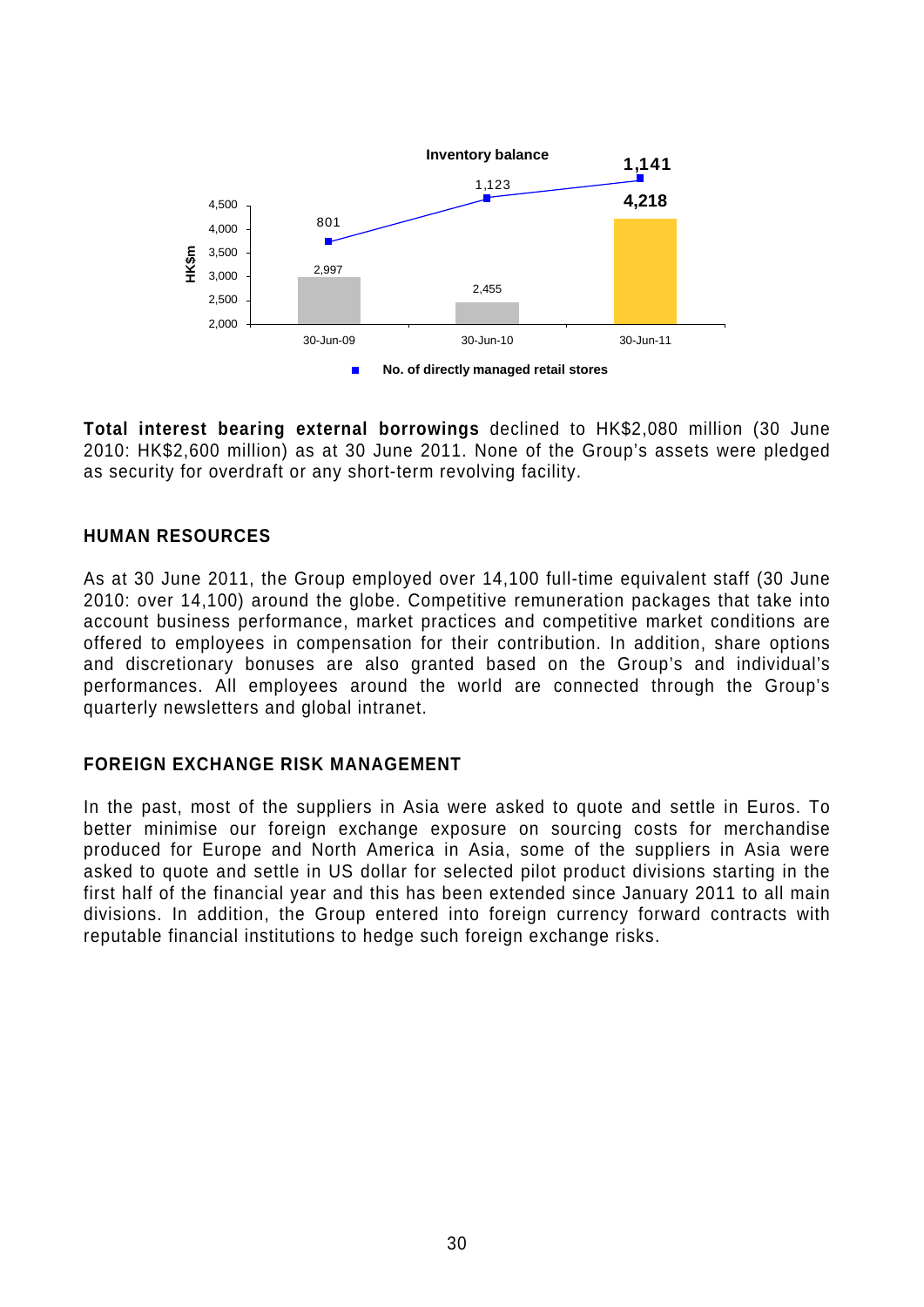### **DIVIDEND**

The Board maintains the 60% dividend payout policy based on regular earnings excluding exceptional events.

The total dividend, including the interim dividend paid, represents a total full year regular dividend payout ratio of approximately 182% (2010: 60%) of the adjusted earnings per share of the Group for the year ended 30 June 2011. The Board does not recommend the payment of a final dividend for the year ended 30 June 2011 (FY09/10: HK\$0.67 per share).

| HK\$ million                                                  | Year ended<br>30 June 2011 | HK\$                  | Year ended<br>30 June 2011 |
|---------------------------------------------------------------|----------------------------|-----------------------|----------------------------|
| <b>Net earnings</b>                                           | 79                         | <b>Adjusted EPS</b>   | 0.55                       |
| Adjusted for:                                                 |                            | Dividend payout ratio | 60%                        |
| (i) After tax impact of the impairment of<br>stores / assets* | 624                        | <b>Regular DPS</b>    | 0.33                       |
| <b>Adjusted net earnings</b>                                  | 703                        | Interim DPS paid      | 1.00                       |
| <b>Adjusted EPS (HK\$)</b>                                    | 0.55                       | Final DPS recommended | <b>Nil</b>                 |

Represents the after tax impact of the impairment of stores / assets as a result of the 80 additional store closures and the divestment of operations in North America

### **PROSPECTS**

Esprit has embarked on an in-depth transformation process to strengthen the company and its brand and to win back the hearts and mind of the Esprit woman with a comprehensive investment program over the coming four years. The investments in stores, product design and brand communication are intended to revive customers' awareness of Esprit as an inspiring fashion brand, based on the unique values and heritage of the company. The company will focus on the most attractive markets with profitable growth in the future and withdraw from unprofitable locations and markets. Esprit plans to invest a total of over HK\$18 billion into the future of the company until FY14/15, thereof HK\$7 billion to be spent on long-term investments (CAPEX) and HK\$11.5 billion on business operations (OPEX). The planned total capital expenditure in FY11/12 will be about HK\$1.5 billion, in which HK\$0.7 billion is related to stores, HK\$0.5 billion related to IT projects and HK\$0.2 billion related to the new distribution centre.

In essence Esprit is a strong and profitable brand, but the brand has gradually lost its soul over the past few years. The heritage of the brand has been neglected and the company lost its customer focus. In 2010 we started addressing this with the launch of the Six Strategic Initiatives. After having defined the new brand direction and having started the first steps with encouraging results, we now step-up our efforts. As part of an in-depth transformation process, we are taking bold and decisive steps to rebuild the brand emotionally, inspired by our Californian heritage. Going forward Esprit will again be a brand with both a clear identity and a strong personality, returning the company to a high level of sustainable profitability. To reshape and build a tangible, unmistakable brand profile across all channels and regions, Esprit invests an additional HK\$1.7 billion annually (in total HK\$6.8 billion over four years) in brand communication. The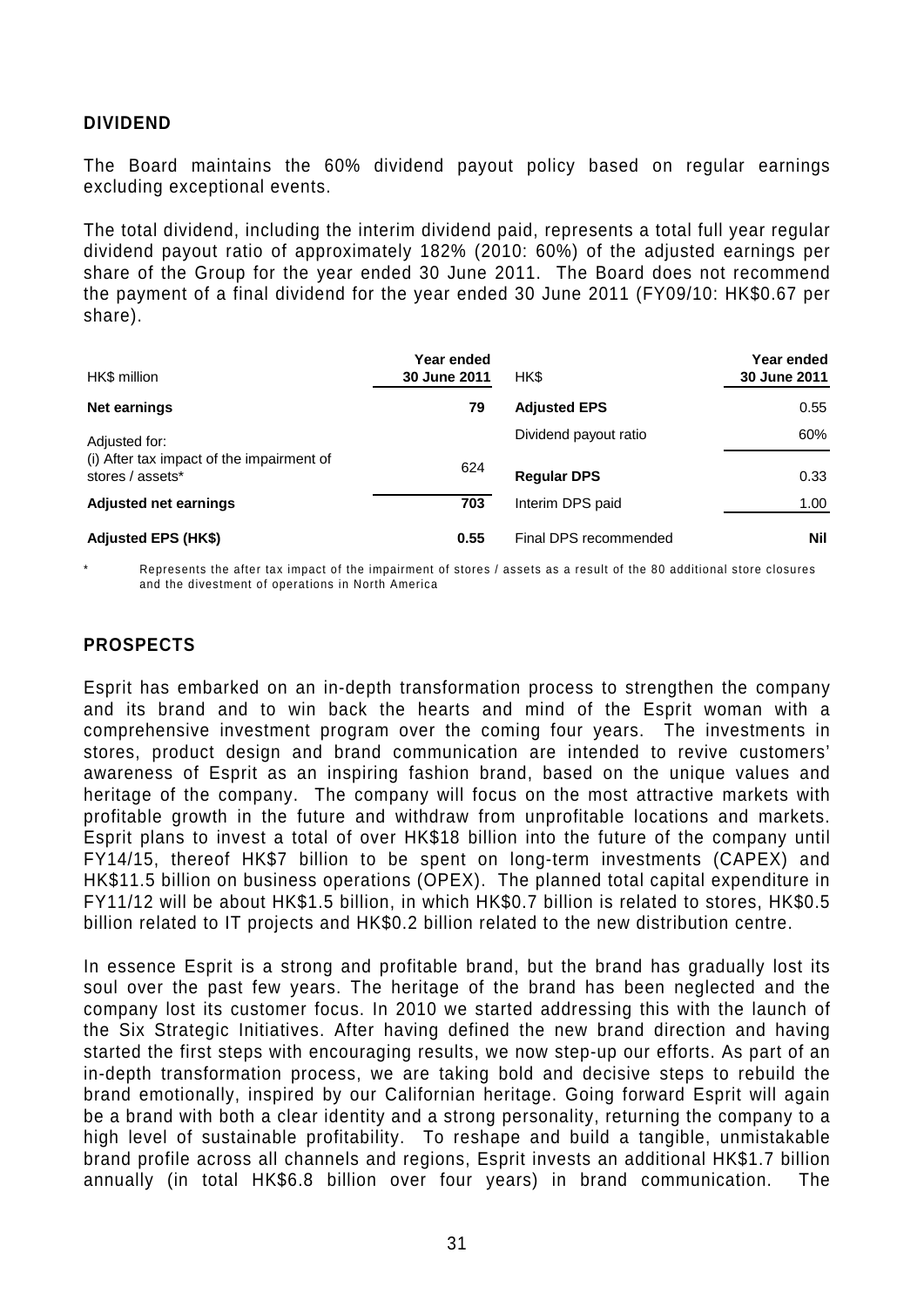proportion of advertising to sales will increase up to around 6% to 8% in the new financial year. This ratio is expected to normalise at 4% to 5% from FY14/15 onwards.

The collections will be given a much more distinct and fashionable profile. To drive this forward the product divisions will be reorganised. All divisions will be regrouped around Women's and Men's with apparel centred around Knits and Wovens. Esprit will step-up its design capabilities by establishing a Trend division in the fashion capital of Paris and a dedicated design hub in China for the Chinese market. This way fashion trends can be implemented into the collections more quickly. To capture the huge opportunities in denim, a new Denim division will be established.

In order to concentrate on developing the best products, all buying functions will be centralised within one sourcing organisation. New sourcing offices will be opened to accelerate our sourcing strategy. In doing so Esprit targets annual savings of around HK\$1 billion by FY14/15.

To upgrade the shopping experience for the customers in line with the new brand direction, approximately HK\$3 billion will be invested until FY14/15 in the refurbishment of the entire retail full price store network. Over 62 existing retail POS are selected to undergo store refurbishment in FY11/12 and the associated renovation cost is expected to be around HK\$0.5 billion.

Esprit's expansion in the future will be focused on the opportunities for profitable growth. With this strategy, the company is going to strengthen its European business in Germanspeaking DACH-countries, Benelux and France. Excluding the impact of exceptional store closures and the divestment of operations in North America, we expect to achieve 5%-10% year-on-year full year retail space growth in FY11/12. Total investment in new store openings will be around HK\$0.2 billion. In addition to physical store expansion, we have also planned to expand our e-shop platform coverage to include China in the second half of the new financial year. In Asia, Esprit will concentrate its expansion in the growth markets of Taiwan, Singapore, Malaysia and – above all – China. In China, turnover is expected to double over the next four years to around HK\$6 billion, with the store network increasing from approximately 1,000 to 1,900 POS. In addition to the expansion in China, Esprit plans to open a total of 185 new full price retail stores until FY14/15.

In line with its retail business Esprit will also concentrate its efforts in the wholesale business. The company will invest in the opening of more than 200 new franchise stores (excluding China) until FY14/15 and is going to support wholesale partners with refurbishing their space. Furthermore, expansion in high opportunity markets will be driven forward. The total investment in wholesale is expected to be approximately HK\$3.9 billion. We anticipate a challenging wholesale trading environment at least in the first half of the new financial year. The wholesale order book between July and December 2011 shows mid single digit percentage year-on-year decline in local currency. In terms of the distribution network, we plan to grow controlled wholesale space by around 5% year-on-year, mainly via franchise with a stronger emphasis on China and Germany.

We are determined to do what is right in the medium-term as well as long-term for the brand, our customers and ultimately our shareholders. These measures need to be taken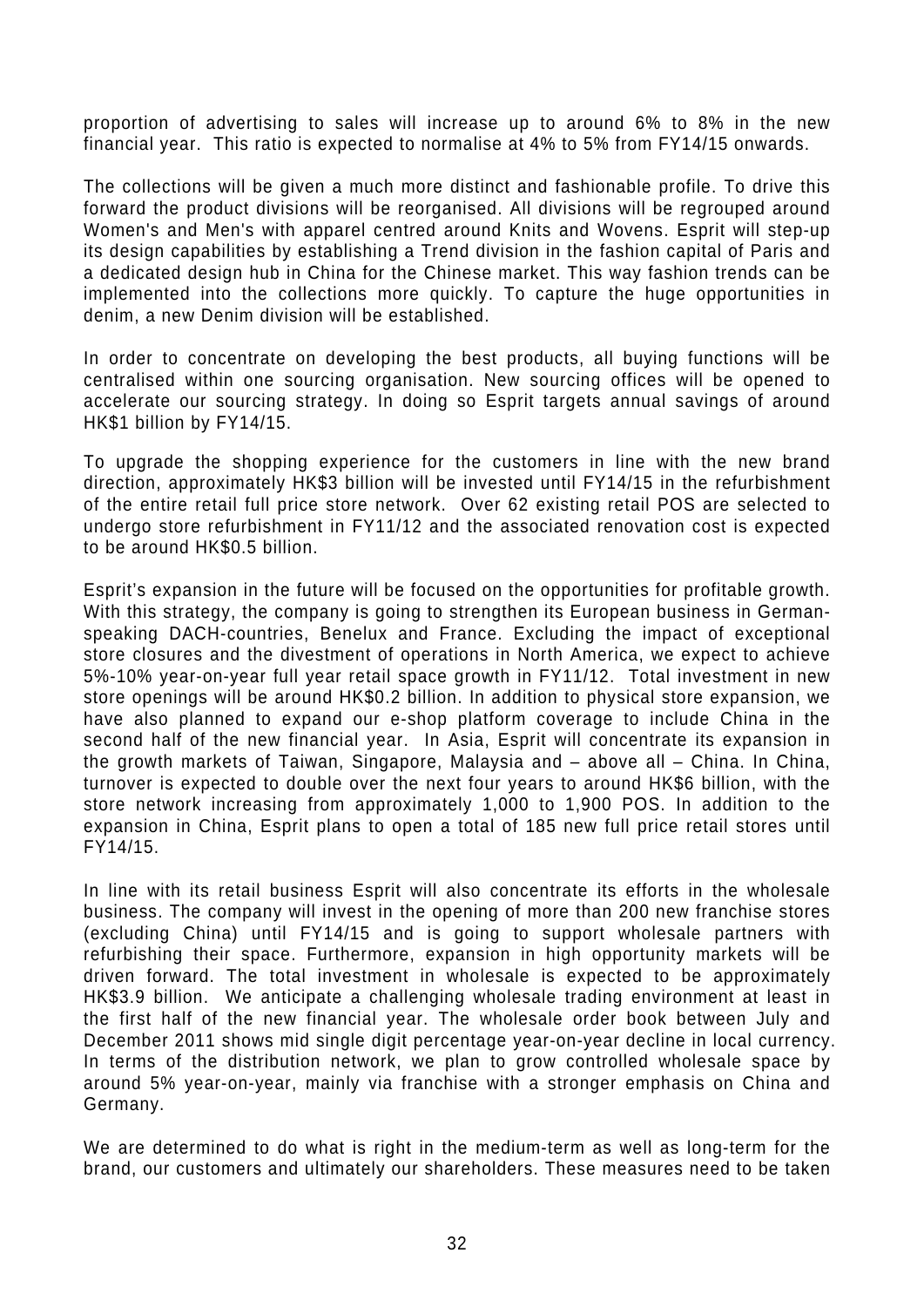to recharge the profit potential of Esprit and to re-establish Esprit again as an inspiring fashion brand. With this we will bring Esprit back on track. The results of our work will gradually become visible over time, but the full transformation process will take until FY14/15 to complete. Especially in the next 24 months our financial results will be impacted by the measures and investments required to transform our business.

Hence, turnover for FY11/12 is expected to decline 3% to 5% in local currency as a result of the divestment of the North American operations and the store closures programme with operating profit margin of 1% to 2%. Cumulative average sales growth for the 4 years till FY14/15 is targeted to be around 8% to 10% per annum in local currency, while post transformation operating profit margin is expected to normalise at around 15%.

# **CLOSURE OF REGISTERS OF MEMBERS**

The Registers of Members of the Company will be closed from Tuesday, 29 November 2011 to Thursday, 1 December 2011, both days inclusive, during which period no transfer of shares will be effected. In order to be entitled to attend and vote at the forthcoming annual general meeting of the Company, all transfers accompanied by the relevant share certificates must be lodged with the Company's branch share registrar in Hong Kong, Tricor Secretaries Limited, at 26/F., Tesbury Centre, 28 Queen's Road East, Wanchai, Hong Kong not later than 4:00 pm on Monday, 28 November 2011.

# **PURCHASE, SALE OR REDEMPTION OF THE COMPANY'S SHARES**

Neither the Company nor any of its subsidiaries have purchased, sold or redeemed any of the Company's shares during the year.

# **AUDIT COMMITTEE**

As required under the Rules (the "Listing Rules") Governing the Listing of Securities on The Stock Exchange of Hong Kong Limited (the "Stock Exchange"), the Company has an Audit Committee comprising of four Independent Nonexecutive Directors. The Audit Committee has reviewed the accounting principles and practices adopted by the Group and has also discussed auditing, internal controls, and financial reporting matters including the review of the consolidated results of the Group for the year ended 30 June 2011.

# **CORPORATE GOVERNANCE**

The Company has complied with the code provisions of Code on Corporate Governance Practices (the "Code") as set out in Appendix 14 of the Listing Rules throughout the year ended 30 June 2011, with the deviation as stated below:

Under the code provision A.4.1 of the Code, non-executive directors should be appointed for a specific term, subject to re-election. Non-executive Directors of the Company have not been appointed for a specific term. However, under Bye-law 87 of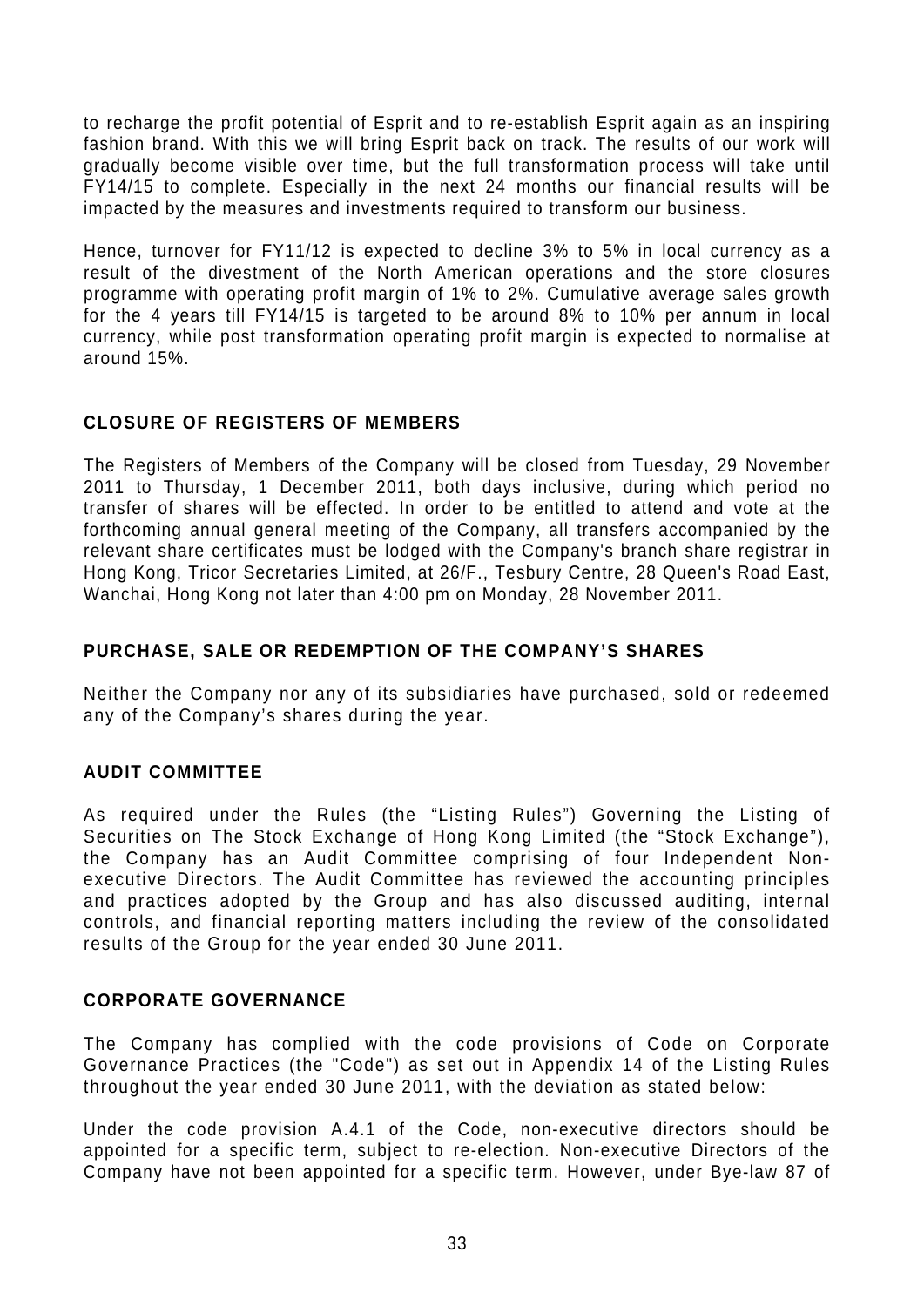the Company's Bye-laws, all Directors, including Non-executive Directors, of the Company are subject to retirement by rotation and re-election in the annual general meeting of the Company and each Director is effectively appointed under an average term of less than three years.

The Company has strong commitment to act responsibly and therefore places a great deal of emphasis on ethical sourcing practices and enforces this belief with our suppliers and business partners. Social compliance audits are also performed regularly.

# **MODEL CODE FOR SECURITIES TRANSACTIONS BY DIRECTORS**

The Company has adopted a code of conduct regarding Directors' securities transactions on terms no less exacting than the required standard set out in the Model Code for Securities Transactions by Directors of Listed Issuers ("Model Code") as contained in Appendix 10 to the Listing Rules.

The Company has made specific enquiry with all Directors and all of them confirmed that they have complied with the required standard set out in the Model Code for the year ended 30 June 2011.

### **GENERAL INFORMATION**

The consolidated financial statements of the Group for the year ended 30 June 2011 have been reviewed by the Audit Committee of the Company.

### **PUBLICATION OF FINAL RESULTS AND ANNUAL REPORT ON THE WEBSITE OF THE STOCK EXCHANGE OF HONG KONG LIMITED**

The final results announcement is published on the websites of the Stock Exchange (http://www.hkex.com.hk) and the Company (http://www.espritholdings.com). The annual report will be despatched to the shareholders and will be available on the websites of the Stock Exchange (http://www.hkex.com.hk) and the Company (http://www.espritholdings.com) in due course.